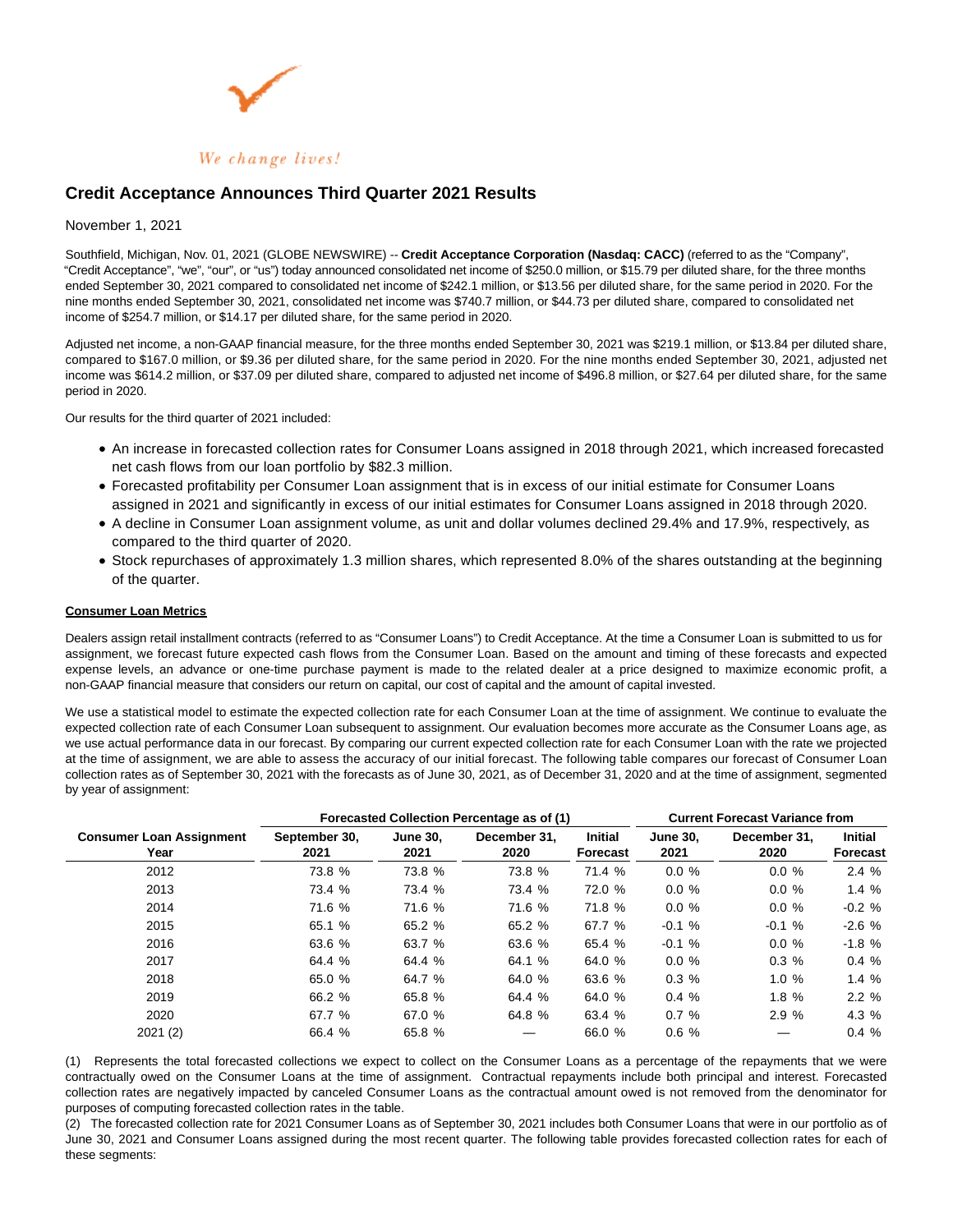|                                         | <b>Forecasted Collection Percentage as of</b> |               | <b>Current Forecast Variance from</b> |                                 |                |
|-----------------------------------------|-----------------------------------------------|---------------|---------------------------------------|---------------------------------|----------------|
|                                         |                                               |               | <b>Initial</b>                        |                                 | <b>Initial</b> |
| 2021 Consumer Loan Assignment Period    | September 30, 2021                            | June 30, 2021 | <b>Forecast</b>                       | June 30, 2021                   | Forecast       |
| January 1, 2021 through June 30, 2021   | 66.4 %                                        | 65.8 %        | 65.7 %                                | 0.6%                            | $0.7 \%$       |
| July 1, 2021 through September 30, 2021 | 66.4 %                                        |               | 66.9 %                                | $\hspace{0.1mm}-\hspace{0.1mm}$ | $-0.5 \%$      |

Consumer Loans assigned in 2012, 2013, and 2018 through 2020 have yielded forecasted collection results significantly better than our initial estimates, while Consumer Loans assigned in 2015 and 2016 have yielded forecasted collection results significantly worse than our initial estimates. For all other assignment years presented, actual results have been close to our initial estimates. For the three months ended September 30, 2021, forecasted collection rates improved for Consumer Loans assigned in 2018 through 2021 and were generally consistent with expectations at the start of the period for all other assignment years presented. For the nine months ended September 30, 2021, forecasted collection rates improved for Consumer Loans assigned in 2017 through 2021 and were generally consistent with expectations at the start of the period for all other assignment years presented.

The changes in forecasted collection rates for the three and nine months ended September 30, 2021 and 2020 impacted forecasted net cash flows (forecasted collections less forecasted dealer holdback payments) as follows:

| (In millions)                                    | For the Three Months Ended September 30, For the Nine Months Ended September 30, |      |      |       |      |       |      |        |
|--------------------------------------------------|----------------------------------------------------------------------------------|------|------|-------|------|-------|------|--------|
| Increase (Decrease) in Forecasted Net Cash Flows | 2021                                                                             |      | 2020 |       | 2021 |       | 2020 |        |
| Dealer loans                                     |                                                                                  | 20.3 |      | 39.5  |      | 79.9  |      | (36.5) |
| Purchased loans                                  |                                                                                  | 62.0 |      | 99.0  |      | 214.3 |      | (7.1)  |
| Total                                            |                                                                                  | 82.3 |      | 138.5 |      | 294.2 |      | (43.6) |

During the first quarter of 2020, we reduced our estimate of future net cash flows from our loan portfolio by \$206.5 million, or 2.3% of the forecasted net cash flows at the start of the period, primarily due to the impact of the COVID-19 pandemic. The reduction was comprised of: (1) \$44.3 million calculated by our forecasting model, which reflected lower realized collections during the first quarter of 2020 and (2) an additional \$162.2 million, which represented our best estimate of the future impact of the COVID-19 pandemic on future net cash flows. Under the GAAP methodology that we employ (known as the current expected credit loss model or CECL), changes in the amount and timing of forecasted net cash flows are recorded as a provision for credit losses in the current period. We have continued to apply this adjustment to our forecast through the third quarter of 2021 as it continues to represent our best estimate of the impact of the COVID-19 pandemic on future net cash flows. The COVID-19 pandemic has created conditions that increase the level of uncertainty associated with our estimate of the amount and timing of future net cash flows from our loan portfolio.

The following table presents information on the average Consumer Loan assignment for each of the last 10 years:

|                                      | Average |                   |    |             |                               |    |  |
|--------------------------------------|---------|-------------------|----|-------------|-------------------------------|----|--|
| <b>Consumer Loan Assignment Year</b> |         | Consumer Loan (1) |    | Advance (2) | Initial Loan Term (in months) |    |  |
| 2012                                 | Φ       | 15,468            | \$ | 7,165       |                               | 47 |  |
| 2013                                 |         | 15,445            |    | 7,344       |                               | 47 |  |
| 2014                                 |         | 15,692            |    | 7,492       |                               | 47 |  |
| 2015                                 |         | 16,354            |    | 7,272       |                               | 50 |  |
| 2016                                 |         | 18,218            |    | 7,976       |                               | 53 |  |
| 2017                                 |         | 20,230            |    | 8,746       |                               | 55 |  |
| 2018                                 |         | 22,158            |    | 9,635       |                               | 57 |  |
| 2019                                 |         | 23,139            |    | 10.174      |                               | 57 |  |
| 2020                                 |         | 24,262            |    | 10,656      |                               | 59 |  |
| 2021(3)                              |         | 25,333            |    | 11,548      |                               | 59 |  |
|                                      |         |                   |    |             |                               |    |  |

(1) Represents the repayments that we were contractually owed on Consumer Loans at the time of assignment, which include both principal and interest.

(2) Represents advances paid to dealers on Consumer Loans assigned under our portfolio program and one-time payments made to dealers to purchase Consumer Loans assigned under our purchase program. Payments of dealer holdback and accelerated dealer holdback are not included. (3) The averages for 2021 Consumer Loans include both Consumer Loans that were in our portfolio as of June 30, 2021 and Consumer Loans assigned during the most recent quarter. The following table provides averages for each of these segments:

|                                         | Average              |        |  |         |                               |  |  |  |
|-----------------------------------------|----------------------|--------|--|---------|-------------------------------|--|--|--|
| 2021 Consumer Loan Assignment Period    | <b>Consumer Loan</b> |        |  | Advance | Initial Loan Term (in months) |  |  |  |
| January 1, 2021 through June 30, 2021   |                      | 24.788 |  | 11.216  | 60                            |  |  |  |
| July 1, 2021 through September 30, 2021 |                      | 26,938 |  | 12.527  | 59                            |  |  |  |

The increase in the average Consumer Loan from the first six months of 2021 to the third quarter of 2021 was primarily the result of an increase in the average vehicle selling price.

Forecasting collection rates accurately at loan inception is difficult. With this in mind, we establish advance rates that are intended to allow us to achieve acceptable levels of profitability, even if collection rates are less than we initially forecast.

The following table presents forecasted Consumer Loan collection rates, advance rates, the spread (the forecasted collection rate less the advance rate), and the percentage of the forecasted collections that had been realized as of September 30, 2021. All amounts, unless otherwise noted, are presented as a percentage of the initial balance of the Consumer Loan (principal + interest). The table includes both dealer loans and purchased loans.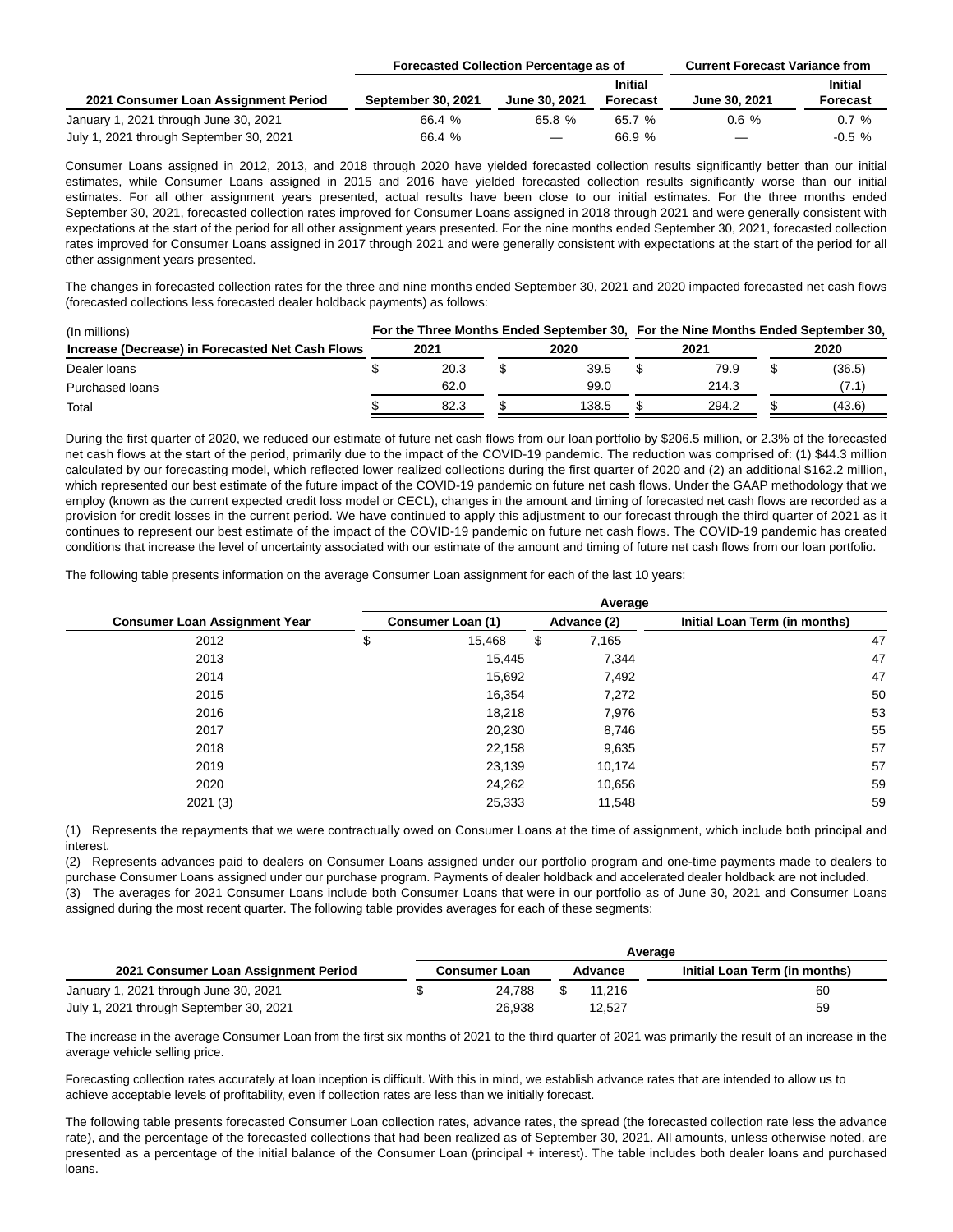|                                      | $1.0$ $\sigma$ . $\sigma$ , $\sigma$ , $\sigma$ , $\sigma$ , $\sigma$ , $\sigma$ , $\sigma$ , $\sigma$ , $\sigma$ |               |          |                               |  |  |  |  |
|--------------------------------------|-------------------------------------------------------------------------------------------------------------------|---------------|----------|-------------------------------|--|--|--|--|
| <b>Consumer Loan Assignment Year</b> | Forecasted<br><b>Collection %</b>                                                                                 | Advance % (1) | Spread % | % of Forecast<br>Realized (2) |  |  |  |  |
| 2012                                 | 73.8 %                                                                                                            | 46.3 %        | 27.5 %   | 99.8 %                        |  |  |  |  |
| 2013                                 | 73.4 %                                                                                                            | 47.6 %        | 25.8 %   | 99.6 %                        |  |  |  |  |
| 2014                                 | 71.6 %                                                                                                            | 47.7 %        | 23.9 %   | 99.3 %                        |  |  |  |  |
| 2015                                 | 65.1 %                                                                                                            | 44.5 %        | 20.6 %   | 98.6 %                        |  |  |  |  |
| 2016                                 | 63.6 %                                                                                                            | 43.8 %        | 19.8 %   | 97.0%                         |  |  |  |  |
| 2017                                 | 64.4 %                                                                                                            | 43.2 %        | 21.2 %   | 91.7%                         |  |  |  |  |
| 2018                                 | 65.0 %                                                                                                            | 43.5 %        | 21.5 %   | 80.1 %                        |  |  |  |  |
| 2019                                 | 66.2 %                                                                                                            | 44.0 %        | 22.2 %   | 63.1 %                        |  |  |  |  |
| 2020                                 | 67.7 %                                                                                                            | 43.9 %        | 23.8 %   | 39.8 %                        |  |  |  |  |
| 2021(3)                              | 66.4 %                                                                                                            | 45.6 %        | 20.8 %   | 12.4 %                        |  |  |  |  |

**As of September 30, 2021**

(1) Represents advances paid to dealers on Consumer Loans assigned under our portfolio program and one-time payments made to dealers to purchase Consumer Loans assigned under our purchase program as a percentage of the initial balance of the Consumer Loans. Payments of dealer holdback and accelerated dealer holdback are not included.

(2) Presented as a percentage of total forecasted collections.

(3) The forecasted collection rate, advance rate and spread for 2021 Consumer Loans as of September 30, 2021 include both Consumer Loans that were in our portfolio as of June 30, 2021 and Consumer Loans assigned during the most recent quarter. The following table provides forecasted collection rates, advance rates and spreads for each of these segments:

|                                         | As of September 30, 2021          |           |          |  |  |
|-----------------------------------------|-----------------------------------|-----------|----------|--|--|
| 2021 Consumer Loan Assignment Period    | Forecasted<br><b>Collection %</b> | Advance % | Spread % |  |  |
| January 1, 2021 through June 30, 2021   | 66.4 %                            | 45.2 %    | 21.2%    |  |  |
| July 1, 2021 through September 30, 2021 | 66.4 %                            | $46.5 \%$ | 19.9%    |  |  |

The risk of a material change in our forecasted collection rate declines as the Consumer Loans age. For 2017 and prior Consumer Loan assignments, the risk of a material forecast variance is modest, as we have currently realized in excess of 90% of the expected collections. Conversely, the forecasted collection rates for more recent Consumer Loan assignments are less certain as a significant portion of our forecast has not been realized.

The spread between the forecasted collection rate and the advance rate has ranged from 19.8% to 27.5%, on an annual basis, over the last 10 years. The spread was at the high end of this range in 2012, when the competitive environment was unusually favorable, and much lower during other years (2015 through 2019 and 2021) when competition was more intense. Despite intense competition, the spread in 2020 was higher than other recent years due to Consumer Loan performance, which has exceeded our initial estimates by a significantly greater margin than the other years presented. The decrease in the spread from 2020 to 2021 was primarily the result of the performance of 2020 Consumer Loans, partially offset by a higher initial spread on 2021 Consumer Loans, primarily due to a higher initial forecast on 2021 Consumer Loans. The decrease in the spread from the first six months of 2021 to the third quarter of 2021 was primarily due to Consumer Loan performance.

The following table compares our forecast of Consumer Loan collection rates as of September 30, 2021 with the forecasts at the time of assignment, for dealer loans and purchased loans separately:

|                                         |                                                      | <b>Dealer Loans</b>        | <b>Purchased Loans</b> |                                                      |                            |          |
|-----------------------------------------|------------------------------------------------------|----------------------------|------------------------|------------------------------------------------------|----------------------------|----------|
|                                         | <b>Forecasted Collection Percentage as of</b><br>(1) |                            |                        | <b>Forecasted Collection Percentage as of</b><br>(1) |                            |          |
| <b>Consumer Loan Assignment</b><br>Year | September 30,<br>2021                                | <b>Initial</b><br>Forecast | Variance               | September 30,<br>2021                                | <b>Initial</b><br>Forecast | Variance |
| 2012                                    | 73.6 %                                               | 71.3 %                     | 2.3%                   | 75.9 %                                               | 71.4 %                     | 4.5 %    |
| 2013                                    | 73.3 %                                               | 72.1 %                     | 1.2%                   | 74.2 %                                               | 71.6 %                     | 2.6%     |
| 2014                                    | 71.5 %                                               | 71.9 %                     | $-0.4%$                | 72.4 %                                               | 70.9 %                     | 1.5%     |
| 2015                                    | 64.4 %                                               | 67.5 %                     | $-3.1%$                | 68.9 %                                               | 68.5 %                     | 0.4%     |
| 2016                                    | 62.9 %                                               | 65.1 %                     | $-2.2%$                | 65.8 %                                               | 66.5 %                     | $-0.7%$  |
| 2017                                    | 63.7 %                                               | 63.8 %                     | $-0.1%$                | 66.0 %                                               | 64.6 %                     | 1.4%     |
| 2018                                    | 64.4 %                                               | 63.6 %                     | 0.8%                   | 66.2 %                                               | 63.5 %                     | 2.7%     |
| 2019                                    | 65.9 %                                               | 63.9 %                     | 2.0%                   | 66.9 %                                               | 64.2 %                     | 2.7%     |
| 2020                                    | 67.4 %                                               | 63.3 %                     | 4.1 %                  | 68.2 %                                               | 63.6 %                     | 4.6 %    |
| 2021                                    | 66.2 %                                               | 66.0 %                     | 0.2%                   | 66.8 %                                               | 65.9 %                     | 0.9%     |

(1) The forecasted collection rates presented for dealer loans and purchased loans reflect the Consumer Loan classification at the time of assignment. The forecasted collection rates represent the total forecasted collections we expect to collect on the Consumer Loans as a percentage of the repayments that we were contractually owed on the Consumer Loans at the time of assignment. Contractual repayments include both principal and interest. Forecasted collection rates are negatively impacted by canceled Consumer Loans as the contractual amount owed is not removed from the denominator for purposes of computing forecasted collection rates in the table.

The following table presents forecasted Consumer Loan collection rates, advance rates, and the spread (the forecasted collection rate less the advance rate) as of September 30, 2021 for dealer loans and purchased loans separately. All amounts are presented as a percentage of the initial balance of the Consumer Loan (principal + interest).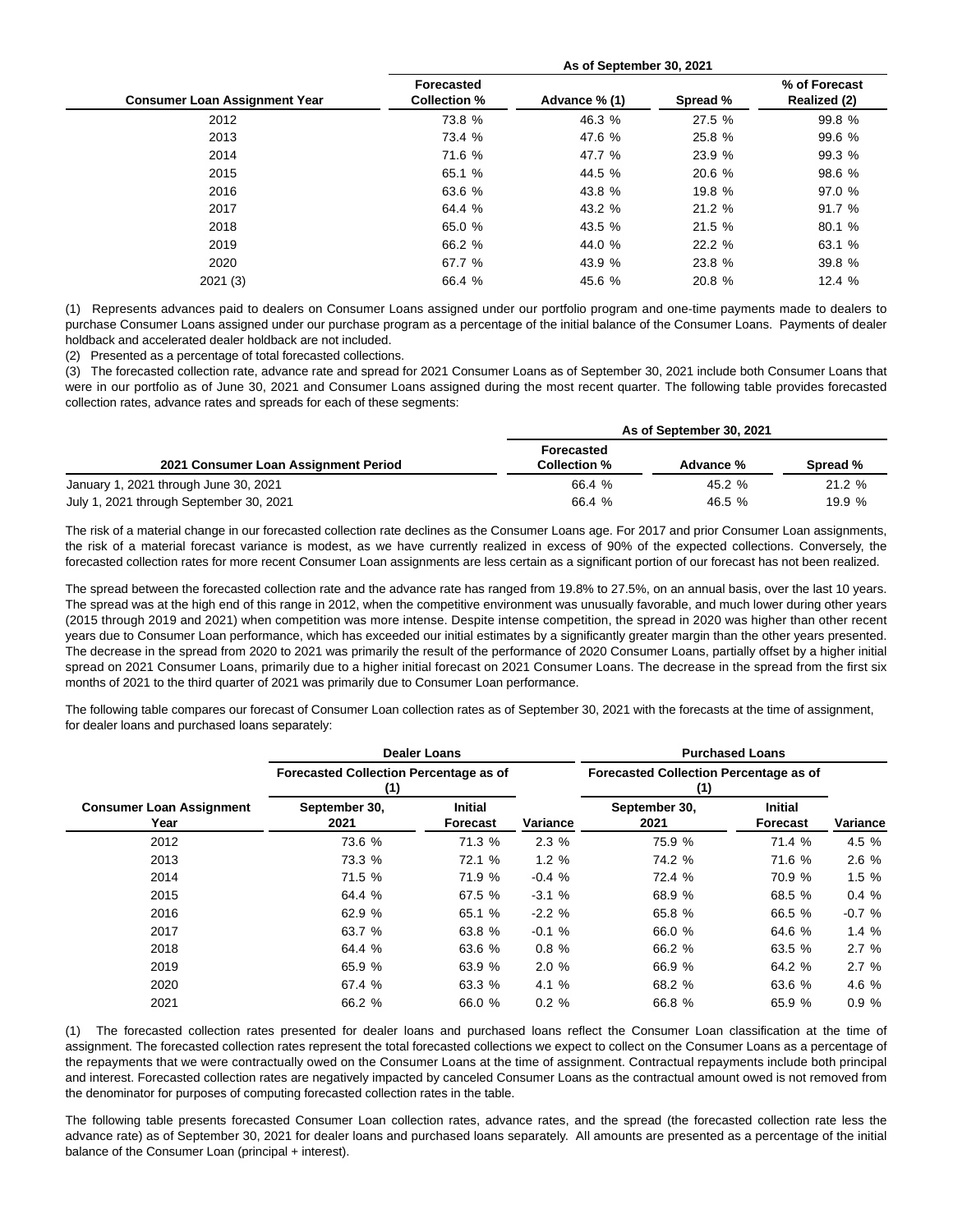|                                         | <b>Dealer Loans</b>                   |                     |             | <b>Purchased Loans</b>                |                     |                    |  |
|-----------------------------------------|---------------------------------------|---------------------|-------------|---------------------------------------|---------------------|--------------------|--|
| <b>Consumer Loan Assignment</b><br>Year | <b>Forecasted Collection %</b><br>(1) | Advance %<br>(1)(2) | Spread<br>% | <b>Forecasted Collection %</b><br>(1) | Advance %<br>(1)(2) | <b>Spread</b><br>% |  |
| 2012                                    | 73.6 %                                | 46.0 %              | 27.6 %      | 75.9 %                                | 50.0 %              | 25.9 %             |  |
| 2013                                    | 73.3 %                                | 47.2 %              | 26.1 %      | 74.2 %                                | 51.5 %              | 22.7%              |  |
| 2014                                    | 71.5 %                                | 47.2 %              | 24.3 %      | 72.4 %                                | 51.8 %              | 20.6 %             |  |
| 2015                                    | 64.4 %                                | 43.4 %              | 21.0%       | 68.9 %                                | 50.2 %              | 18.7 %             |  |
| 2016                                    | 62.9 %                                | 42.1 %              | 20.8 %      | 65.8 %                                | 48.6 %              | 17.2%              |  |
| 2017                                    | 63.7 %                                | 42.1 %              | 21.6 %      | 66.0 %                                | 45.8 %              | 20.2%              |  |
| 2018                                    | 64.4 %                                | 42.7 %              | 21.7%       | 66.2 %                                | 45.2 %              | 21.0 %             |  |
| 2019                                    | 65.9 %                                | 43.1 %              | 22.8 %      | 66.9 %                                | 45.6 %              | 21.3%              |  |
| 2020                                    | 67.4 %                                | 43.0 %              | 24.4 %      | 68.2 %                                | 45.5 %              | 22.7 %             |  |
| 2021                                    | 66.2 %                                | 44.7 %              | 21.5 %      | 66.8 %                                | 47.2 %              | 19.6 %             |  |

(1) The forecasted collection rates and advance rates presented for dealer loans and purchased loans reflect the Consumer Loan classification at the time of assignment.

(2) Represents advances paid to dealers on Consumer Loans assigned under our portfolio program and one-time payments made to dealers to purchase Consumer Loans assigned under our purchase program as a percentage of the initial balance of the Consumer Loans. Payments of dealer holdback and accelerated dealer holdback are not included.

Although the advance rate on purchased loans is higher as compared to the advance rate on dealer loans, purchased loans do not require us to pay dealer holdback.

The spread on dealer loans decreased from 24.4% in 2020 to 21.5% in 2021 primarily as a result of the performance of the 2020 Consumer Loans in our dealer loan portfolio, which has exceeded our initial estimates by a greater margin than those assigned to us in 2021, partially offset by a higher initial spread on 2021 Consumer Loans in our dealer loan portfolio, primarily due to a higher initial forecast on 2021 Consumer Loans in our dealer loan portfolio. The spread on purchased loans decreased from 22.7% in 2020 to 19.6% in 2021 primarily as a result of the performance of the 2020 Consumer Loans in our purchased loan portfolio, which has exceeded our initial estimates by a greater margin than those assigned to us in 2021, partially offset by a higher initial spread on 2021 Consumer Loans in our purchased loan portfolio, primarily due to a higher initial forecast on 2021 Consumer Loans in our purchased loan portfolio.

## **Consumer Loan Volume**

The following table summarizes changes in Consumer Loan assignment volume in each of the last eleven quarters as compared to the same period in the previous year:

|                           | Year over Year Percent Change |                   |  |  |  |
|---------------------------|-------------------------------|-------------------|--|--|--|
| <b>Three Months Ended</b> | <b>Unit Volume</b>            | Dollar Volume (1) |  |  |  |
| March 31, 2019            | 0.4%                          | 5.1%              |  |  |  |
| June 30, 2019             | $0.0 \%$                      | 5.6 %             |  |  |  |
| September 30, 2019        | 0.4%                          | 7.6 %             |  |  |  |
| December 31, 2019         | $-5.3%$                       | 1.1%              |  |  |  |
| March 31, 2020            | $-10.1%$                      | $-4.5%$           |  |  |  |
| June 30, 2020             | 5.7%                          | 5.2%              |  |  |  |
| September 30, 2020        | $-8.8%$                       | $-4.7%$           |  |  |  |
| December 31, 2020         | $-18.1%$                      | $-10.8%$          |  |  |  |
| March 31, 2021            | $-7.5%$                       | $-2.2%$           |  |  |  |
| June 30, 2021             | $-28.7%$                      | $-20.5%$          |  |  |  |
| September 30, 2021        | $-29.4%$                      | $-17.9%$          |  |  |  |

(1) Represents advances paid to dealers on Consumer Loans assigned under our portfolio program and one-time payments made to dealers to purchase Consumer Loans assigned under our purchase program. Payments of dealer holdback and accelerated dealer holdback are not included.

Consumer Loan assignment volumes depend on a number of factors including (1) the overall demand for our financing programs, (2) the amount of capital available to fund new loans, and (3) our assessment of the volume that our infrastructure can support. Our pricing strategy is intended to maximize the amount of economic profit we generate, within the confines of capital and infrastructure constraints.

Unit and dollar volumes declined 29.4% and 17.9%, respectively, during the third quarter of 2021 as the number of active dealers declined 15.0% and the average unit volume per active dealer declined 17.0%. Dollar volume declined less than unit volume during the third quarter of 2021 due to an increase in the average advance paid per unit. This increase was the result of an increase in the average size of the Consumer Loans assigned, primarily due to an increase in the average vehicle selling price.

The following table summarizes changes in Consumer Loan assignment unit volume in each of the last three quarters as compared to the same periods in 2019:

| <b>Three Months Ended</b> | Percent Change in Unit Volume Compared to the Same Periods in 2019 |
|---------------------------|--------------------------------------------------------------------|
| March 31, 2021            | $-16.8%$                                                           |
| June 30, 2021             | $-24.6%$                                                           |
| September 30, 2021        | $-35.6 \%$                                                         |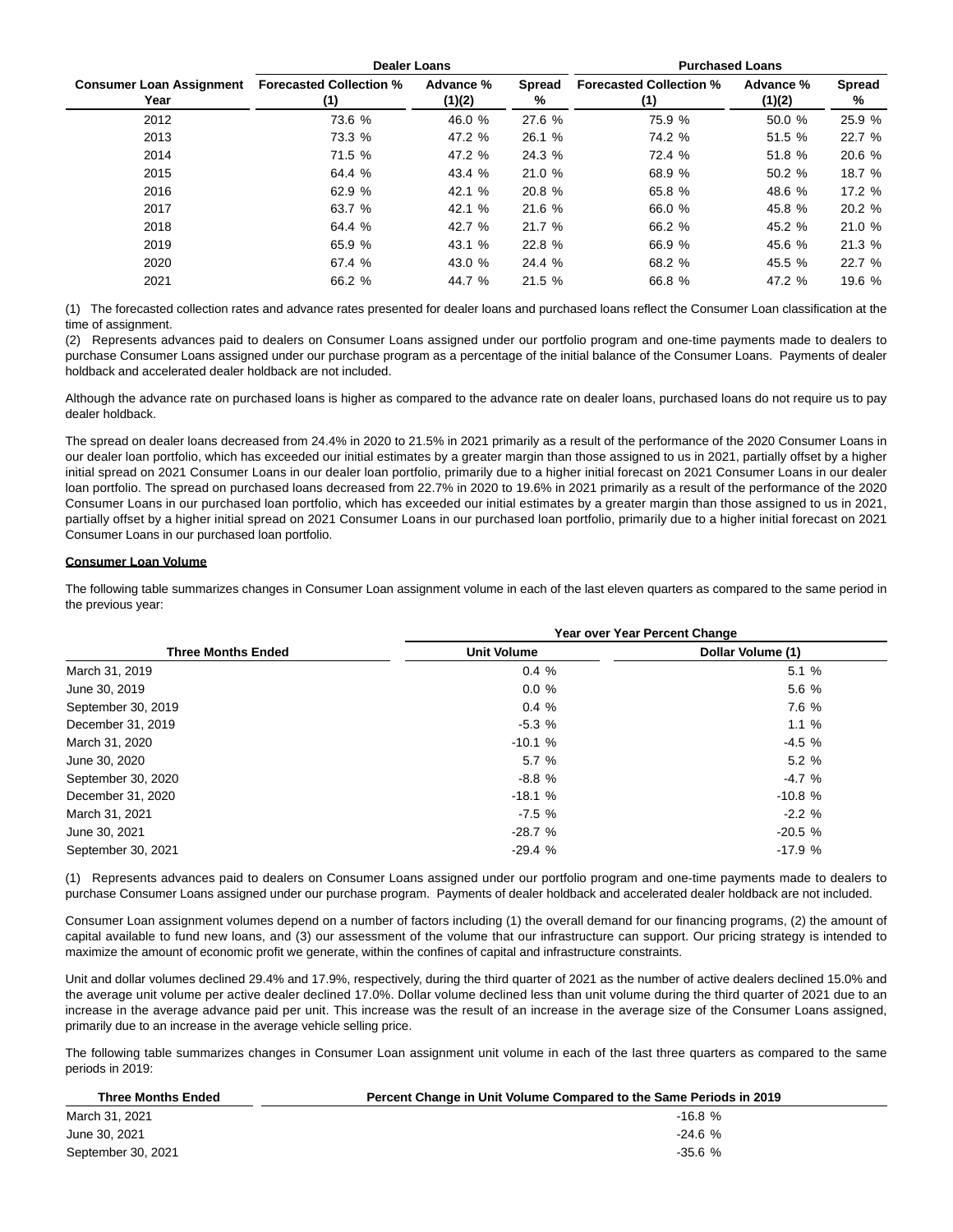Starting in mid-March 2020, we experienced a significant decline in unit volume that we believe was primarily due to the impact of COVID-19, which resulted in many dealers temporarily closing or restricting their operations and a deterioration in consumer demand for dealers that remained open. During the latter part of April 2020 and continuing into July 2020, unit volumes improved. We believe the improvement resulted from a combination of dealers gradually reopening their operations and the distribution of federal stimulus and enhanced unemployment benefit payments. Starting in late July 2020 and continuing through February 2021, we experienced another significant decline in unit volume as federal stimulus and enhanced unemployment benefit payments lapsed, dealer inventories declined and used vehicle prices increased. Unit volumes improved again in March and April 2021 as additional federal stimulus payments were distributed. Starting in May 2021 and continuing through October 2021, we experienced another significant decline in unit volume. We believe that this decline is primarily due to low dealer inventories and elevated used vehicle prices, which we believe are primarily due to the downstream impact of supply chain disruptions in the automotive industry. Unit volume for October 2021 declined 25.6% and 38.9% compared to unit volume for October 2020 and October 2019, respectively.

The following table summarizes the changes in Consumer Loan unit volume and active dealers:

|                                                               | For the Three Months Ended September<br>30, |        |          | For the Nine Months Ended September<br>30. |         |          |
|---------------------------------------------------------------|---------------------------------------------|--------|----------|--------------------------------------------|---------|----------|
|                                                               | 2021                                        | 2020   | % Change | 2021                                       | 2020    | % Change |
| Consumer Loan unit volume                                     | 55.620                                      | 78,737 | $-29.4%$ | 219,303                                    | 278,068 | $-21.1%$ |
| Active dealers (1)                                            | 7,588                                       | 8,930  | $-15.0%$ | 10,815                                     | 11,988  | $-9.8%$  |
| Average volume per active dealer                              | 7.3                                         | 8.8    | $-17.0%$ | 20.3                                       | 23.2    | $-12.5%$ |
| Consumer Loan unit volume from dealers active both<br>periods | 47.470                                      | 65,662 | $-27.7%$ | 199.404                                    | 252.493 | $-21.0%$ |
| Dealers active both periods                                   | 5,659                                       | 5,659  |          | 8,554                                      | 8,554   |          |
| Average volume per dealer active both periods                 | 8.4                                         | 11.6   | $-27.7%$ | 23.3                                       | 29.5    | $-21.0%$ |
| Consumer loan unit volume from dealers not active             |                                             |        |          |                                            |         |          |
| both periods                                                  | 8.150                                       | 13,075 | $-37.7%$ | 19,899                                     | 25,575  | $-22.2%$ |
| Dealers not active both periods                               | 1,929                                       | 3,271  | $-41.0%$ | 2,261                                      | 3,434   | $-34.2%$ |
| Average volume per dealer not active both periods             | 4.2                                         | 4.0    | 5.0%     | 8.8                                        | 7.4     | 18.9 %   |

(1) Active dealers are dealers who have received funding for at least one Consumer Loan during the period.

The following table provides additional information on the changes in Consumer Loan unit volume and active dealers:

|                                                      |          | 30,      | For the Three Months Ended September |         | For the Nine Months Ended September<br>30. |          |
|------------------------------------------------------|----------|----------|--------------------------------------|---------|--------------------------------------------|----------|
|                                                      | 2021     | 2020     | % Change                             | 2021    | 2020                                       | % Change |
| Consumer Loan unit volume from new active<br>dealers | 1.476    | 2.423    | $-39.1%$                             | 12.361  | 21,295                                     | $-42.0%$ |
| New active dealers (1)                               | 460      | 630      | $-27.0%$                             | 1,615   | 2,122                                      | $-23.9%$ |
| Average volume per new active dealer                 | 3.2      | 3.8      | $-15.8%$                             | 7.7     | 10.0                                       | $-23.0%$ |
| Attrition (2)                                        | $-16.6%$ | $-18.6%$ |                                      | $-9.2%$ | $-9.9%$                                    |          |

(1) New active dealers are dealers who enrolled in our program and have received funding for their first dealer loan or purchased loan from us during the period.

(2) Attrition is measured according to the following formula: decrease in Consumer Loan unit volume from dealers who have received funding for at least one dealer loan or purchased loan during the comparable period of the prior year but did not receive funding for any dealer loans or purchased loans during the current period divided by prior year comparable period Consumer Loan unit volume.

The following table shows the percentage of Consumer Loans assigned to us as dealer loans and purchased loans for each of the last seven quarters:

|                           |                     | <b>Unit Volume</b>     |                     | Dollar Volume (1)      |
|---------------------------|---------------------|------------------------|---------------------|------------------------|
| <b>Three Months Ended</b> | <b>Dealer Loans</b> | <b>Purchased Loans</b> | <b>Dealer Loans</b> | <b>Purchased Loans</b> |
| March 31, 2020            | 64.9 %              | 35.1 %                 | 60.5 %              | 39.5%                  |
| June 30, 2020             | 62.5 %              | 37.5 %                 | 59.1 %              | 40.9 %                 |
| September 30, 2020        | 64.1 %              | 35.9 %                 | 60.9 %              | 39.1%                  |
| December 31, 2020         | 65.3 %              | 34.7 %                 | 62.7 %              | 37.3 %                 |
| March 31, 2021            | 65.4 %              | 34.6 %                 | 62.7 %              | 37.3 %                 |
| June 30, 2021             | 66.9 %              | 33.1%                  | 64.0 %              | 36.0 %                 |
| September 30, 2021        | 69.9 %              | 30.1%                  | 66.8 %              | 33.2%                  |

(1) Represents advances paid to dealers on Consumer Loans assigned under our portfolio program and one-time payments made to dealers to purchase Consumer Loans assigned under our purchase program. Payments of dealer holdback and accelerated dealer holdback are not included.

As of September 30, 2021 and December 31, 2020, the net dealer loans receivable balance was 61.2% and 61.4%, respectively, of the total net loans receivable balance.

#### **Financial Results**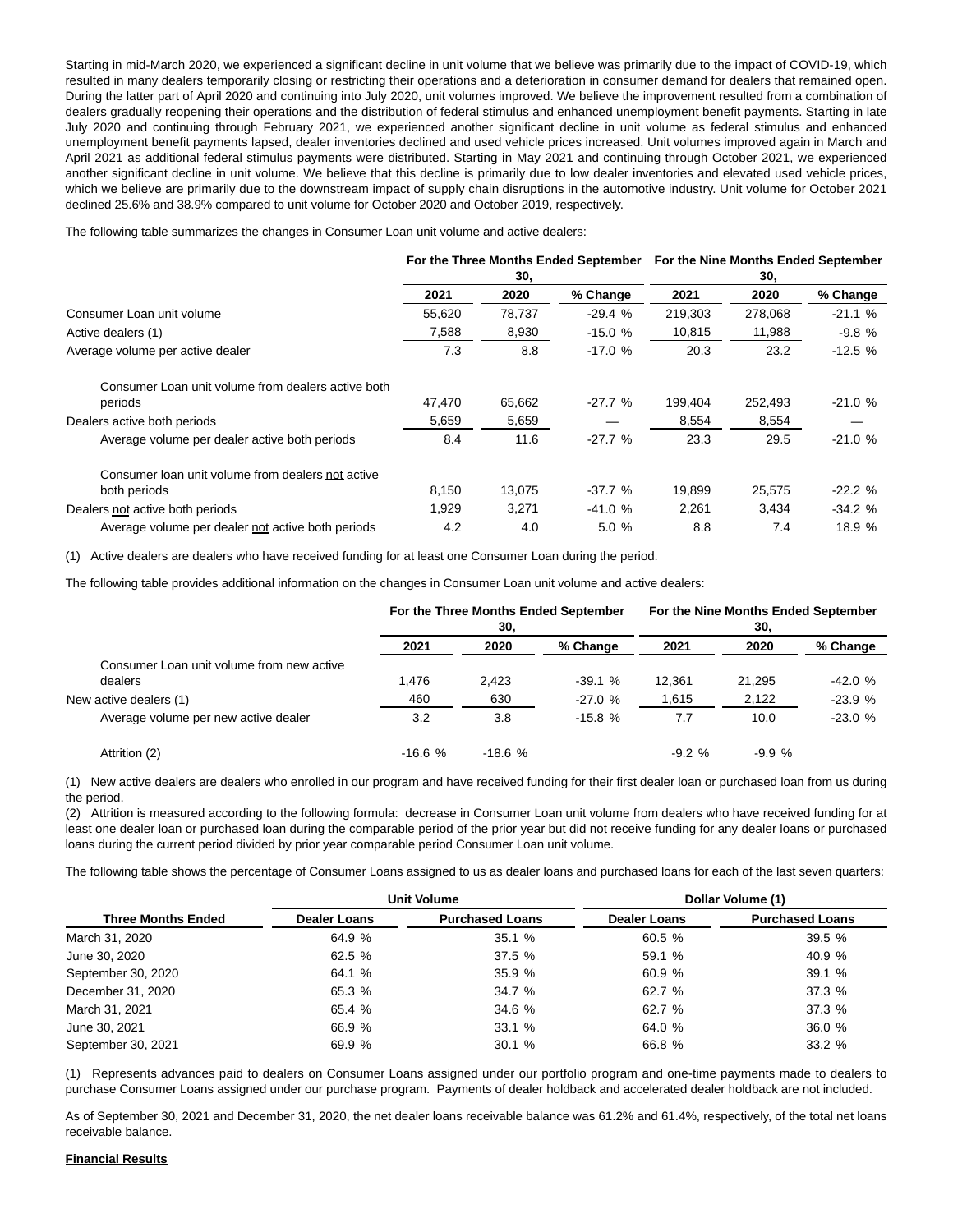| (Dollars in millions, except per share data) |            |            | For the Three Months Ended September 30. |            | For the Nine Months Ended September 30. |          |
|----------------------------------------------|------------|------------|------------------------------------------|------------|-----------------------------------------|----------|
|                                              | 2021       | 2020       | % Change                                 | 2021       | 2020                                    | % Change |
| GAAP average debt                            | 4.676.6    | 4.735.2    | $-1.2 \%$                                | 4.709.5    | 4.706.4                                 | $0.1 \%$ |
| GAAP average shareholders' equity            | 2.224.5    | 2.188.7    | 1.6 $%$                                  | 2.330.4    | 2.144.7                                 | 8.7%     |
| Average capital                              | 6.901.1    | 6.923.9    | $-0.3%$                                  | 7.039.9    | 6.851.1                                 | 2.8%     |
| GAAP net income                              | 250.0      | 242.1      | 3.3%                                     | 740.7      | 254.7                                   | 190.8 %  |
| Diluted weighted average shares outstanding  | 15.829.166 | 17.849.765 | $-11.3%$                                 | 16.559.639 | 17.973.091                              | $-7.9%$  |
| GAAP net income per diluted share            | 15.79      | 13.56      | 16.4 %                                   | 44.73      | 14.17                                   | 215.7%   |

The increase in GAAP net income for the three months ended September 30, 2021, as compared to the same period in 2020, was primarily the result of the following:

- An increase in finance charges of 9.3% (\$37.7 million), primarily due to an increase in the average yield on our loan portfolio, primarily due to the adoption of CECL on January 1, 2020, which requires us to recognize finance charges on new Consumer Loan assignments using effective interest rates based on contractual future net cash flows, which are significantly in excess of our expected yields.
- A decrease in interest expense of 15.0% (\$7.0 million), primarily due to a decrease in our average cost of debt. The decrease in our average cost of debt was primarily the result of lower interest rates on recently-completed secured financings.
- An increase in other income of 80.0% (\$5.6 million), primarily due to an increase in ancillary product profit sharing income due to a decrease in average vehicle service contract claim rates.
- An increase in provision for income taxes of 7.7% (\$5.9 million), due to an increase in our taxable income and an increase in our effective tax rate.
- An increase in operating expenses of 19.9% (\$16.0 million), due to an increase in salaries and wages expense of 35.6% (\$16.6 million), primarily due to a \$14.7 million increase in stock-based compensation expense related to stock options. From December 2020 through June 2021, we granted stock options, subject to shareholder approval of an amendment to our incentive compensation plan, that vest and become exercisable in four equal annual installments beginning on the first anniversary of the date on which the options were granted. Stock compensation expense is normally recognized over the vesting period starting from the grant date. However, since our grants were dependent upon shareholder approval, no stock compensation expense could be recognized until we received shareholder approval at the annual meeting in July 2021. At that time, we began recognizing the fair value of the stock options as stock-based compensation expense over the remaining vesting period. This resulted in the expense for the first annual vesting installment being recognized over a shorter time period as it is being recognized over the period from July 2021 through the first anniversary of the date on which the options were granted. The expense for subsequent annual vesting installments will be recognized over their respective annual vesting periods.
- A decrease in the reversal of provision for credit losses of 72.1% (\$21.5 million), due to:
	- A decrease in the reversal of provision for credit losses on forecast changes of \$60.1 million, primarily due to a smaller improvement in Consumer Loan performance.
	- A decrease in provision for credit losses on new Consumer Loan assignments of \$38.6 million, due to a decrease in Consumer Loan assignment unit volume and a decrease in the average provision for credit losses per Consumer Loan assignment primarily due to a higher initial forecast on 2021 Consumer Loan assignments.

The increase in GAAP net income for the nine months ended September 30, 2021, as compared to the same period in 2020, was primarily the result of the following:

- A decrease in provision for credit losses of 103.8% (\$481.8 million), due to:
	- A decrease in provision for credit losses on forecast changes of \$354.5 million, primarily due to an improvement in Consumer Loan performance.
	- A decrease in provision for credit losses on new Consumer Loan assignments of \$127.3 million, due to a decrease in Consumer Loan assignment unit volume and a decrease in the average provision for credit losses per Consumer Loan assignment primarily due to a higher initial forecast on 2021 Consumer Loan assignments.
- An increase in finance charges of 14.7% (\$167.9 million), primarily the result of an increase in the average yield on our loan portfolio, primarily due to the adoption of CECL on January 1, 2020, which requires us to recognize finance charges on new Consumer Loan assignments using effective interest rates based on contractual future net cash flows, which are significantly in excess of our expected yields.
- A decrease in interest expense of 14.5% (\$21.3 million), primarily due to a decrease in our average cost of debt. The decrease in our average cost of debt was primarily the result of lower interest rates on recently-completed secured financings.
- An increase in operating expenses of 15.8% (\$38.1 million), primarily due to:
	- An increase in general and administrative expense of 70.7% (\$33.1 million), primarily due to an increase in legal expenses, which included a \$27.2 million settlement with the Commonwealth of Massachusetts to settle and fully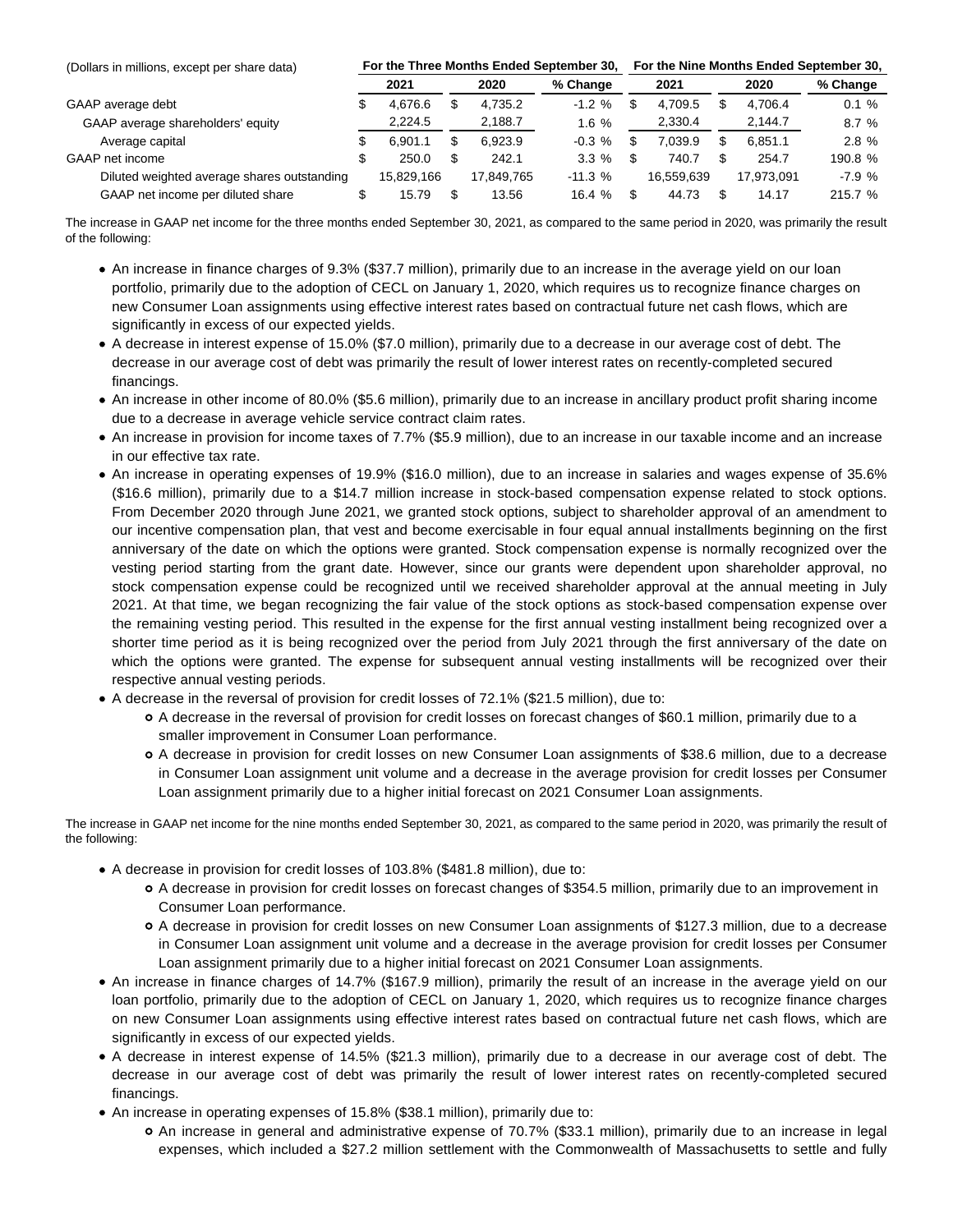resolve the claims asserted against the Company.

- An increase in salaries and wages expense of 7.5% (\$10.5 million), primarily due to:
	- An increase of \$13.8 million, excluding fringe benefits and cash-based incentive compensation expense, related to increases of \$7.7 million for our support function, \$4.4 million for our servicing function and \$1.7 million for our originations function. The increase in our support function was primarily related to a \$7.0 million increase related to our information technology department.
	- An increase of \$4.0 million in fringe benefits primarily due to higher medical claims.
	- A decrease of \$7.3 million in cash-based incentive compensation expense, primarily due to a change in the incentive compensation program for senior management, which eliminated annual cash awards in favor of longer-term equity awards, partially offset by an increase in profit sharing primarily due to an improvement in Company performance measures.
- An increase in provision for income taxes of 199.2% (\$156.8 million), primarily due to an increase in our taxable income.

Adjusted financial results are provided to help shareholders understand our financial performance. The financial data below is non-GAAP, unless labeled otherwise. We use adjusted financial information internally to measure financial performance and to determine incentive compensation. In addition, effective January 1, 2020, certain debt facilities utilize adjusted financial information for the determination of loan collateral values. The table below shows our results following adjustments to reflect non-GAAP accounting methods. Material adjustments are explained in the table footnotes and the subsequent "Floating Yield Adjustment" and "Senior Notes Adjustment" sections. Measures such as adjusted average capital, adjusted net income, adjusted net income per diluted share, adjusted interest expense (after-tax), adjusted net income plus interest expense (after-tax), adjusted return on capital, adjusted revenue, operating expenses, adjusted loans receivable and economic profit are all non-GAAP financial measures. These non-GAAP financial measures should be viewed in addition to, and not as an alternative for, our reported results prepared in accordance with GAAP.

Adjusted financial results for the three and nine months ended September 30, 2021, compared to the same periods in 2020, include the following:

| (Dollars in millions, except per share data)             |    |            |     | For the Three Months Ended September<br>30, |          |      | For the Nine Months Ended September<br>30, |     |            |          |  |  |
|----------------------------------------------------------|----|------------|-----|---------------------------------------------|----------|------|--------------------------------------------|-----|------------|----------|--|--|
|                                                          |    | 2021       |     | 2020                                        | % Change |      | 2021                                       |     | 2020       | % Change |  |  |
| Adjusted average capital                                 | S. | 7.029.8    | \$. | 7.184.8                                     | $-2.2%$  | \$   | 7.221.8                                    | \$. | 7.043.3    | 2.5%     |  |  |
| Adjusted net income                                      | S  | 219.1      | S   | 167.0                                       | 31.2%    | S    | 614.2                                      | \$  | 496.8      | 23.6 %   |  |  |
| Adjusted interest expense (after-tax)                    | \$ | 31.2       | \$  | 36.5                                        | $-14.5%$ | -S   | 98.3                                       | \$  | 114.3      | $-14.0%$ |  |  |
| Adjusted net income plus interest expense<br>(after-tax) | \$ | 250.3      | \$  | 203.5                                       | 23.0 %   | \$.  | 712.5                                      | \$  | 611.1      | 16.6 %   |  |  |
| Adjusted return on capital                               |    | 14.2 %     |     | 11.3%                                       | 25.7 %   |      | 13.2%                                      |     | 11.6 %     | 13.8 %   |  |  |
| Cost of capital                                          |    | 5.3 %      |     | 5.0%                                        | 6.0%     |      | 5.5 %                                      |     | 5.1%       | 7.8 %    |  |  |
| Economic profit                                          | S  | 156.9      | S   | 113.1                                       | 38.7 %   | - \$ | 416.0                                      | \$  | 339.7      | 22.5 %   |  |  |
| Diluted weighted average shares outstanding              |    | 15,829,166 |     | 17.849.765                                  | $-11.3%$ |      | 16.559.639                                 |     | 17.973.091 | $-7.9%$  |  |  |
| Adjusted net income per diluted share                    | \$ | 13.84      | S   | 9.36                                        | 47.9 %   | \$.  | 37.09                                      | S   | 27.64      | 34.2 %   |  |  |

Economic profit increased 38.7% and 22.5%, respectively, for the three and nine months ended September 30, 2021, as compared to the same periods in 2020. Economic profit is a function of the return on capital in excess of the cost of capital and the amount of capital invested in the business. The following table summarizes the impact each of these components had on the changes in economic profit for the three and nine months ended September 30, 2021, as compared to the same periods in 2020:

| (In millions)                           | Year over Year Change in Economic Profit         |                                                 |
|-----------------------------------------|--------------------------------------------------|-------------------------------------------------|
|                                         | For the Three Months Ended September 30,<br>2021 | For the Nine Months Ended September 30,<br>2021 |
| Increase in adjusted return on capital  | 51.1                                             | 85.5                                            |
| Increase (decrease) in adjusted average |                                                  |                                                 |
| capital                                 | (2.5)                                            | 8.9                                             |
| Increase in cost of capital             | (4.8)                                            | (18.1)                                          |
| Increase in economic profit             | 43.8                                             | 76.3                                            |

The increase in economic profit for the three months ended September 30, 2021, as compared to the same period in 2020, was primarily the result of the following:

- An increase in our adjusted return on capital of 290 basis points, primarily due to:
	- An increase in the yield used to recognize adjusted finance charges on our loan portfolio increased our adjusted return on capital by 340 basis points, primarily due to an improvement in Consumer Loan performance.
	- Growth in operating expenses decreased our adjusted return on capital by 80 basis points as operating expenses grew by 19.9% while adjusted average capital decreased by 2.2%.
- An increase in our cost of capital of 30 basis points, primarily due to an increase in the 30-year Treasury rate, which is used in the average cost of equity calculation, partially offset by a decline in the average cost of debt.

The increase in economic profit for the nine months ended September 30, 2021, as compared to the same period in 2020, was primarily the result of the following: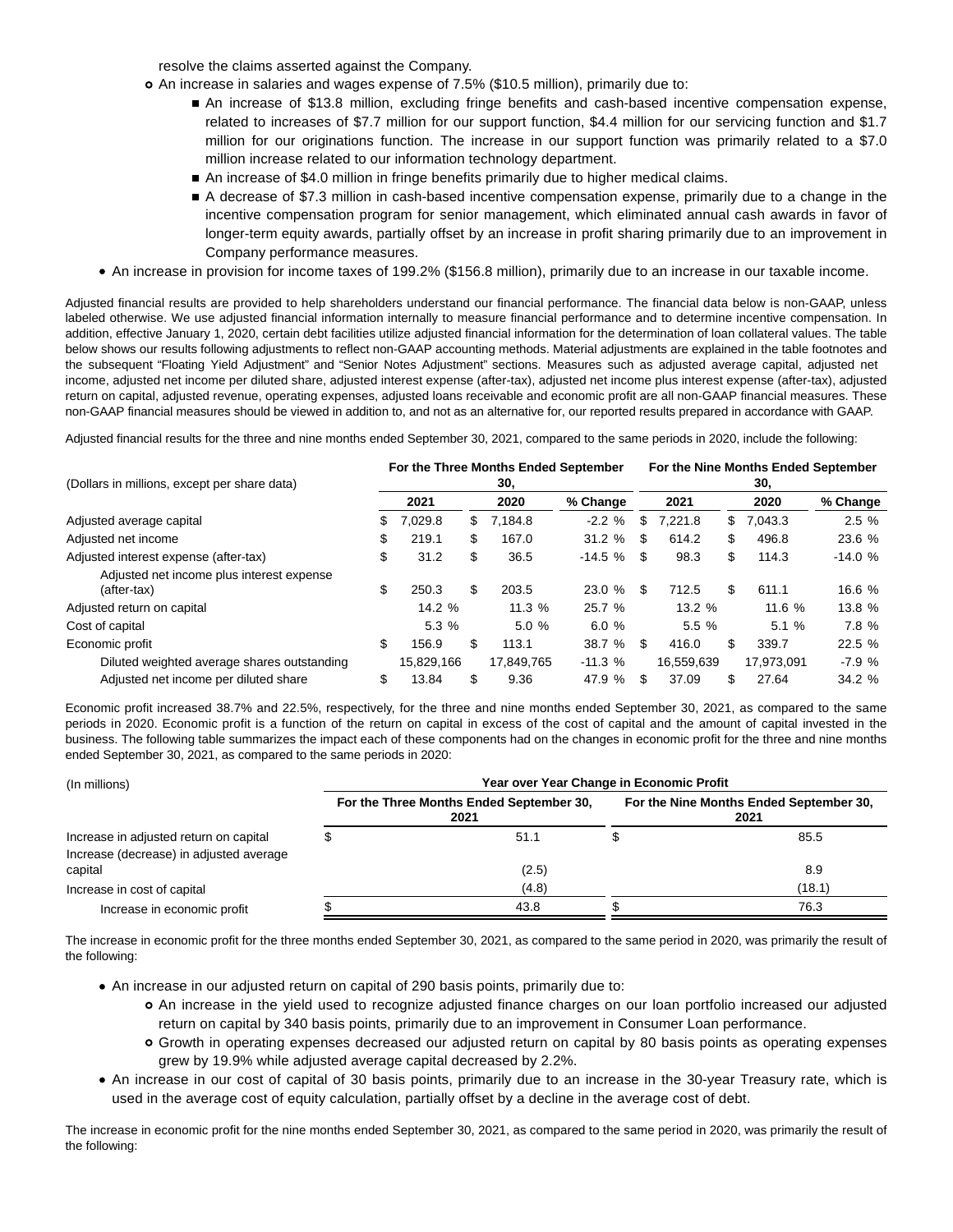- An increase in our adjusted return on capital of 160 basis points, primarily due to:
	- An increase in the yield used to recognize adjusted finance charges on our loan portfolio increased our adjusted return on capital by 200 basis points, primarily due to an improvement in Consumer Loan performance.
	- Faster growth in operating expenses decreased our adjusted return on capital by 50 basis points as operating expenses grew by 15.8% while adjusted average capital grew by 2.5%.
- An increase in our cost of capital of 40 basis points, primarily due to an increase in the 30-year Treasury rate, which is used in the average cost of equity calculation, partially offset by a decline in the average cost of debt.

The following table shows adjusted revenue and operating expenses as a percentage of adjusted average capital, the adjusted return on capital, and the percentage change in adjusted average capital for each of the last eight quarters, compared to the same period in the prior year:

|                                               |                   |                  |                  |                  | For the Three Months Ended |                  |                  |                  |
|-----------------------------------------------|-------------------|------------------|------------------|------------------|----------------------------|------------------|------------------|------------------|
|                                               | Sept. 30,<br>2021 | Jun. 30.<br>2021 | Mar. 31,<br>2021 | Dec. 31,<br>2020 | Sept. 30,<br>2020          | Jun. 30.<br>2020 | Mar. 31.<br>2020 | Dec. 31,<br>2019 |
| Adjusted revenue as a percentage of adjusted  |                   |                  |                  |                  |                            |                  |                  |                  |
| average capital (1)                           | 24.0 %            | 22.4%            | 20.4%            | 21.0%            | 19.2%                      | 18.7%            | 20.9%            | 21.6 %           |
| Operating expenses as a percentage of         |                   |                  |                  |                  |                            |                  |                  |                  |
| adjusted average capital (1)                  | 5.5%              | 3.8%             | 6.2%             | 4.7 $%$          | $4.5 \%$                   | 4.6 $%$          | 4.6 %            | 5.0%             |
| Adjusted return on capital (1)                | 14.2 %            | 14.3 %           | 11.0 %           | 12.5 %           | 11.3%                      | 10.8%            | 12.6 %           | 12.8 %           |
| Percentage change in adjusted average capital |                   |                  |                  |                  |                            |                  |                  |                  |
| compared to the same period in the prior year | $-2.2%$           | 4.1 $%$          | 5.8 %            | 7.7%             | 10.4%                      | 11.4 $%$         | 15.1%            | 14.9 %           |

#### (1) Annualized.

(Dollars in millions, except per

The increase in adjusted revenue as a percentage of adjusted average capital for the three months ended September 30, 2021, as compared to the three months ended June 30, 2021, was primarily due to an increase in the yield used to recognize adjusted finance charges on our loan portfolio, primarily due to an improvement in Consumer Loan performance. The increase in adjusted revenue increased our adjusted return on capital by 120 basis points.

The increase in operating expenses as a percentage of adjusted average capital for the three months ended September 30, 2021, as compared to the three months ended June 30, 2021, was due to an increase in operating expenses of 37.3% (\$26.2 million) and a decrease in adjusted average capital of 4.6%. The increase in operating expenses was primarily due to an increase in salaries and wages expense of 64.6% (\$24.8 million), primarily due to an increase in stock-based compensation expense as a result of:

- \$14.7 million of expense related to stock options. From December 2020 through June 2021, we granted stock options, subject to shareholder approval of an amendment to our incentive compensation plan, that vest and become exercisable in four equal annual installments beginning on the first anniversary of the date on which the options were granted. Stock compensation expense is normally recognized over the vesting period starting from the grant date. However, since our grants were dependent upon shareholder approval, no stock compensation expense could be recognized until we received shareholder approval at the annual meeting in July 2021. At that time, we began recognizing the fair value of the stock options as stock-based compensation expense over the remaining vesting period. This resulted in the expense for the first annual vesting installment being recognized over a shorter time period as it is being recognized over the period from July 2021 through the first anniversary of the date on which the options were granted. The expense for subsequent annual vesting installments will be recognized over their respective annual vesting periods.
- \$11.5 million reversal of expense during the second quarter of 2021 related to the forfeiture of unvested restricted stock and restricted stock units upon the retirement of our former Chief Executive Officer.

The increase in operating expenses decreased our adjusted return on capital by 130 basis points.

The following tables provide a reconciliation of non-GAAP measures to GAAP measures. Certain amounts do not recalculate due to rounding.

| (Dollars III Millions, except per<br>share data) |                   |                  |                  | For the Three Months Ended |     |                   |                  |     |                  |                  |
|--------------------------------------------------|-------------------|------------------|------------------|----------------------------|-----|-------------------|------------------|-----|------------------|------------------|
|                                                  | Sept. 30.<br>2021 | Jun. 30.<br>2021 | Mar. 31.<br>2021 | Dec. 31.<br>2020           |     | Sept. 30.<br>2020 | Jun. 30.<br>2020 |     | Mar. 31.<br>2020 | Dec. 31.<br>2019 |
| <b>Adjusted net income</b>                       |                   |                  |                  |                            |     |                   |                  |     |                  |                  |
| GAAP net income (loss)                           | \$<br>250.0       | \$<br>288.6      | \$<br>202.1      | \$<br>166.3                | \$  | 242.1             | \$<br>96.4       | \$  | (83.8)           | \$<br>161.9      |
| Floating yield adjustment<br>(after-tax)         | (29.8)            | (37.9)           | (54.7)           | (47.6)                     |     | (54.7)            | (51.3)           |     | (16.0)           | (14.3)           |
| GAAP provision for credit<br>losses (after-tax)  | (6.4)             | (23.5)           | 16.4             | 71.3                       |     | (23.0)            | 107.5            |     | 273.0            | 21.0             |
| Senior notes adjustment<br>(after-tax)           | (0.5)             | (0.6)            | (0.5)            | (0.6)                      |     | (0.4)             | (0.6)            |     | 5.6              | 1.1              |
| Income tax adjustment (1)                        | 5.8               | 3.7              | 1.5              | 0.1                        |     | 3.0               | 2.1              |     | (3.1)            | 3.8              |
| Adjusted net income                              | 219.1             | \$<br>230.3      | \$<br>164.8      | \$<br>189.5                | \$. | 167.0             | \$<br>154.1      | \$. | 175.7            | 173.5            |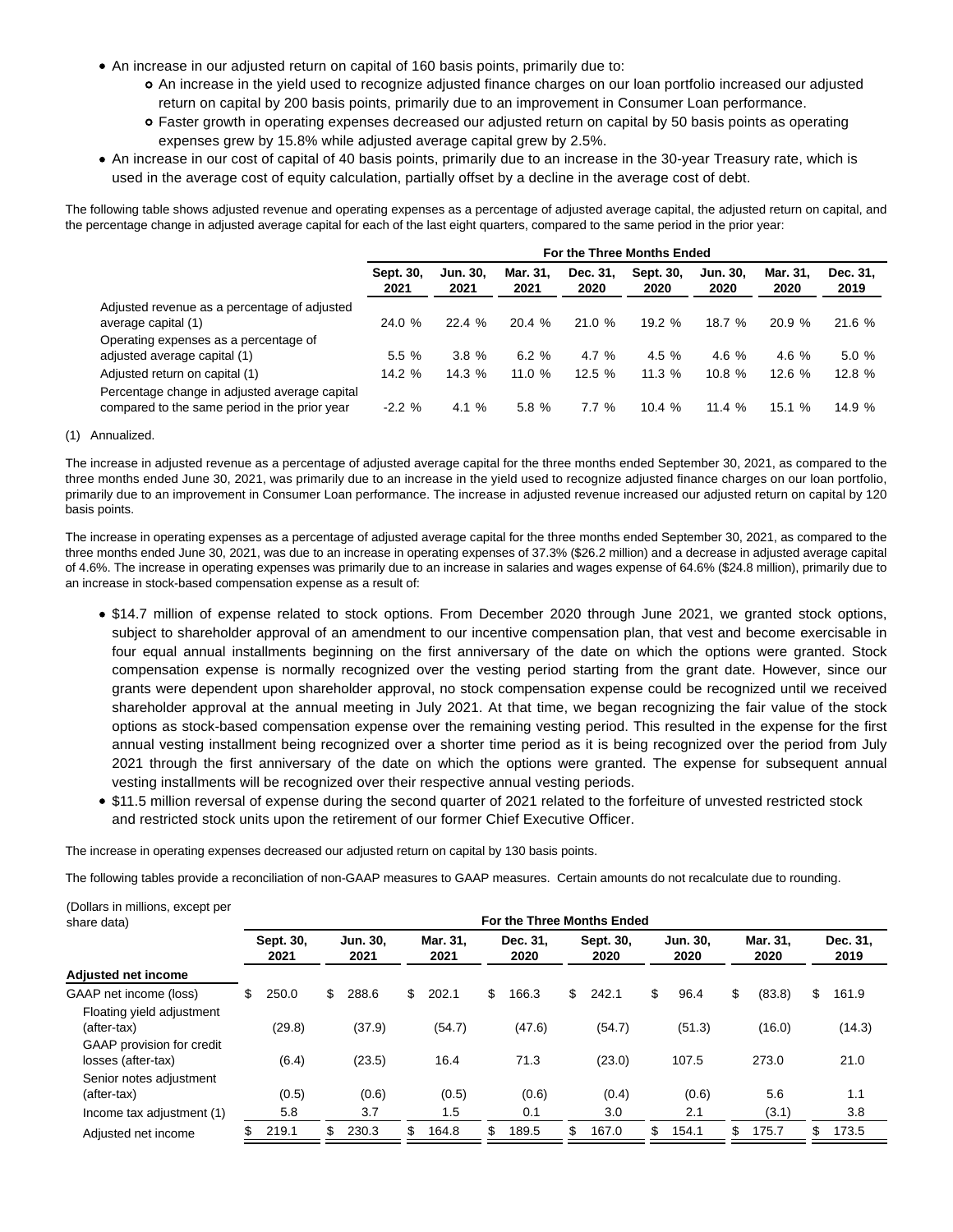| Adjusted net income per<br>diluted share (2)    | S  | 13.84      | \$<br>13.71 | \$<br>9.64  | \$<br>10.75 | \$<br>9.36  | \$<br>8.63  | \$<br>9.66  | \$<br>9.22  |
|-------------------------------------------------|----|------------|-------------|-------------|-------------|-------------|-------------|-------------|-------------|
| Diluted weighted average<br>shares outstanding  |    | 15,829,166 | 16,794,279  | 17,099,058  | 17,633,553  | 17,849,765  | 17,847,050  | 18,185,465  | 18,827,222  |
| <b>Adjusted revenue</b>                         |    |            |             |             |             |             |             |             |             |
| <b>GAAP</b> total revenue                       | \$ | 470.1      | \$<br>471.7 | \$<br>451.0 | \$<br>447.4 | \$<br>426.5 | \$<br>406.3 | \$<br>389.1 | \$<br>385.9 |
| Floating yield adjustment                       |    | (38.5)     | (49.4)      | (71.0)      | (61.9)      | (71.1)      | (66.5)      | (20.8)      | (18.5)      |
| GAAP provision for claims                       |    | (10.0)     | (10.3)      | (9.0)       | (9.1)       | (10.7)      | (9.3)       | (8.8)       | (7.0)       |
| Adjusted revenue                                | \$ | 421.6      | \$<br>412.0 | \$<br>371.0 | \$<br>376.4 | \$<br>344.7 | \$<br>330.5 | \$<br>359.5 | \$<br>360.4 |
| Adjusted average capital                        |    |            |             |             |             |             |             |             |             |
| GAAP average debt                               |    | \$4,676.6  | \$4,750.3   | \$4,701.6   | \$4,624.8   | \$4,735.2   | \$4,786.9   | \$4,597.2   | \$4,320.2   |
| GAAP average                                    |    |            |             |             |             |             |             |             |             |
| shareholders' equity                            |    | 2,224.5    | 2,443.6     | 2,323.1     | 2,320.4     | 2,188.7     | 2,015.6     | 2,229.8     | 2,392.7     |
| Deferred debt issuance                          |    |            |             |             |             |             |             |             |             |
| adjustment                                      |    | 28.6       | 30.4        | 29.1        | 26.8        | 25.7        | 25.9        | 28.5        | 25.3        |
| Senior notes adjustment                         |    | 10.5       | 11.0        | 11.6        | 12.1        | 12.6        | 13.1        | (15.9)      | (20.1)      |
| Income tax adjustment (3)                       |    | (118.5)    | (118.5)     | (118.5)     | (118.5)     | (118.5)     | (118.5)     | (118.5)     | (118.5)     |
| Floating yield adjustment                       |    | 208.1      | 253.3       | 318.7       | 308.5       | 341.1       | 356.4       | 144.5       | 64.3        |
| Adjusted average capital                        |    | \$7,029.8  | \$7,370.1   | \$7,265.6   | \$7,174.1   | \$7,184.8   | \$7,079.4   | \$6,865.6   | \$6,663.9   |
| Adjusted revenue as a                           |    |            |             |             |             |             |             |             |             |
| percentage of adjusted                          |    |            |             |             |             |             |             |             |             |
| average capital (4)                             |    | 24.0 %     | 22.4 %      | 20.4 %      | 21.0 %      | 19.2 %      | 18.7 %      | 20.9 %      | 21.6 %      |
| <b>Adjusted loans receivable</b>                |    |            |             |             |             |             |             |             |             |
| GAAP loans receivable, net                      |    | \$6,582.6  | \$6,768.1   | \$6,875.3   | \$6,787.9   | \$6,865.2   | \$6,749.8   | \$6,618.5   | \$6,685.2   |
| Floating yield adjustment                       |    | 251.3      | 299.1       | 378.8       | 428.5       | 397.8       | 498.8       | 425.8       | 92.0        |
| Adjusted loans receivable                       |    | \$6,833.9  | \$7,067.2   | \$7,254.1   | \$7,216.4   | \$7,263.0   | \$7,248.6   | \$7,044.3   | \$6,777.2   |
| Adjusted interest expense<br>(after-tax)        |    |            |             |             |             |             |             |             |             |
| GAAP interest expense                           | \$ | 39.8       | \$<br>42.0  | \$<br>43.8  | \$<br>45.1  | \$<br>46.8  | \$<br>48.2  | \$<br>51.9  | \$<br>51.0  |
| Senior notes adjustment                         |    | 0.7        | 0.7         | 0.7         | 0.7         | 0.6         | 0.7         | 0.2         | 0.4         |
| Adjusted interest expense<br>$(\text{pre-tax})$ |    | 40.5       | 42.7        | 44.5        | 45.8        | 47.4        | 48.9        | 52.1        | 51.4        |
| Adjustment to record tax<br>effect (1)          |    | (9.3)      | (9.8)       | (10.3)      | (10.6)      | (10.9)      | (11.2)      | (12.0)      | (11.9)      |
| Adjusted interest expense<br>(after-tax)        | \$ | 31.2       | \$<br>32.9  | \$<br>34.2  | \$<br>35.2  | \$<br>36.5  | \$<br>37.7  | \$<br>40.1  | \$<br>39.5  |

(1) Adjustment to record taxes at our estimated long-term effective income tax rate of 23%.

(2) Net income per share is computed independently for each of the quarters presented. Therefore, the sum of quarterly net income per share information may not equal year-to-date net income per share.

(3) The enactment of the Tax Cuts and Jobs Act in December 2017 resulted in the reversal of \$118.5 million of provision for income taxes to reflect the new federal statutory income tax rate. This adjustment removes the impact of this reversal from adjusted average capital. We believe the income tax adjustment provides a more accurate reflection of the performance of our business as we are recognizing provision for income taxes at the applicable long-term effective tax rate for the period.

(4) Annualized.

| (Dollars in millions)                                    | For the Three Months Ended |                   |     |                         |   |                  |    |                  |     |                   |     |                  |     |                  |   |                  |
|----------------------------------------------------------|----------------------------|-------------------|-----|-------------------------|---|------------------|----|------------------|-----|-------------------|-----|------------------|-----|------------------|---|------------------|
|                                                          |                            | Sept. 30,<br>2021 |     | <b>Jun. 30.</b><br>2021 |   | Mar. 31.<br>2021 |    | Dec. 31.<br>2020 |     | Sept. 30.<br>2020 |     | Jun. 30.<br>2020 |     | Mar. 31.<br>2020 |   | Dec. 31.<br>2019 |
| Adjusted return on capital                               |                            |                   |     |                         |   |                  |    |                  |     |                   |     |                  |     |                  |   |                  |
| Adjusted net income                                      |                            | 219.1             | \$. | 230.3                   | S | 164.8            | £. | 189.5            | \$. | 167.0             | \$. | 154.1            | S.  | 175.7            | S | 173.5            |
| Adjusted interest expense<br>(after-tax)                 |                            | 31.2              |     | 32.9                    |   | 34.2             |    | 35.2             |     | 36.5              |     | 37.7             |     | 40.1             |   | 39.5             |
| Adjusted net income plus<br>interest expense (after-tax) |                            | 250.3             |     | 263.2                   |   | 199.0            |    | 224.7            |     | 203.5             | S   | 191.8            | \$. | 215.8            | S | 213.0            |

#### **Reconciliation of GAAP return**

**on equity to adjusted return on**

**capital (4)**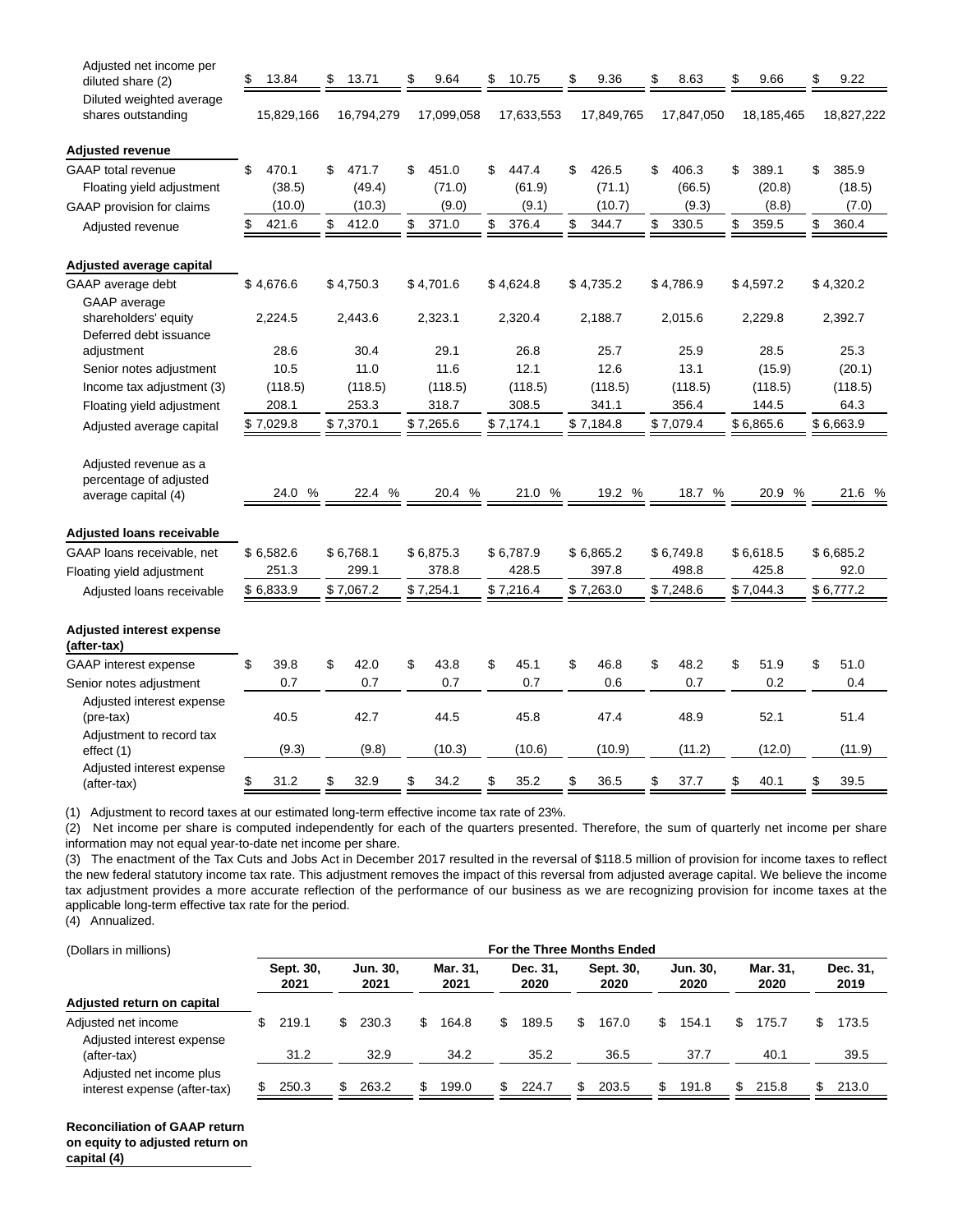| GAAP return on equity (1)                                                                            | 45.0 %      |           | 47.2 %      |        | 34.8 %      |           | 28.7 %         | 44.2 %      |           | 19.1 %         |    | $-15.0%$     |      | 27.1 %         |
|------------------------------------------------------------------------------------------------------|-------------|-----------|-------------|--------|-------------|-----------|----------------|-------------|-----------|----------------|----|--------------|------|----------------|
| Non-GAAP adjustments                                                                                 | $-30.8$ %   |           | -32.9       | %      | $-23.8%$    |           | $-16.2%$       | $-32.9%$    |           | $-8.3%$        |    | 27.6         | %    | $-14.3%$       |
| Adjusted return on capital (2)                                                                       | 14.2 %      |           | 14.3 %      |        | 11.0 %      |           | 12.5 %         | 11.3 %      |           | 10.8 %         |    | 12.6 %       |      | 12.8 %         |
| <b>Economic profit</b>                                                                               |             |           |             |        |             |           |                |             |           |                |    |              |      |                |
| Adjusted return on capital                                                                           | 14.2 %      |           | 14.3        | $\%$   | 11.0 %      |           | 12.5 %         | 11.3        | %         | 10.8 %         |    | 12.6         | %    | 12.8 %         |
| Cost of capital (3) (4)<br>Adjusted return on capital in<br>excess of cost of capital                | 5.3<br>8.9  | %<br>$\%$ | 5.6<br>8.7  | %<br>% | 5.5<br>5.5  | %<br>$\%$ | 5.2 %<br>7.3 % | 5.0<br>6.3  | $\%$<br>% | 5.0 %<br>5.8 % |    | 5.4<br>7.2 % | $\%$ | 5.8 %<br>7.0 % |
| Adjusted average capital                                                                             | \$7,029.8   |           | \$7,370.1   |        | \$7,265.6   |           | \$7,174.1      | \$7,184.8   |           | \$7,079.4      |    | \$6,865.6    |      | \$6,663.9      |
| Economic profit                                                                                      | \$<br>156.9 |           | \$<br>159.6 |        | \$<br>99.5  |           | \$<br>131.6    | \$<br>113.1 |           | \$<br>103.5    | \$ | 123.1        |      | \$<br>116.9    |
| <b>Reconciliation of GAAP net</b><br>income (loss) to economic<br>profit                             |             |           |             |        |             |           |                |             |           |                |    |              |      |                |
| GAAP net income (loss)                                                                               | \$<br>250.0 |           | \$<br>288.6 |        | \$<br>202.1 |           | \$<br>166.3    | \$<br>242.1 |           | \$<br>96.4     | \$ | (83.8)       |      | \$<br>161.9    |
| Non-GAAP adjustments                                                                                 | (30.9)      |           | (58.3)      |        | (37.3)      |           | 23.2           | (75.1)      |           | 57.7           |    | 259.5        |      | 11.6           |
| Adjusted net income                                                                                  | 219.1       |           | 230.3       |        | 164.8       |           | 189.5          | 167.0       |           | 154.1          |    | 175.7        |      | 173.5          |
| Adjusted interest expense<br>(after-tax)                                                             | 31.2        |           | 32.9        |        | 34.2        |           | 35.2           | 36.5        |           | 37.7           |    | 40.1         |      | 39.5           |
| Adjusted net income plus<br>interest expense (after-tax)                                             | 250.3       |           | 263.2       |        | 199.0       |           | 224.7          | 203.5       |           | 191.8          |    | 215.8        |      | 213.0          |
| Less: cost of capital                                                                                | 93.4        |           | 103.6       |        | 99.5        |           | 93.1           | 90.4        |           | 88.3           |    | 92.7         |      | 96.1           |
| Economic profit                                                                                      | \$<br>156.9 |           | \$<br>159.6 |        | \$<br>99.5  |           | \$<br>131.6    | \$<br>113.1 |           | \$<br>103.5    | \$ | 123.1        |      | \$<br>116.9    |
| <b>Operating expenses</b>                                                                            |             |           |             |        |             |           |                |             |           |                |    |              |      |                |
| GAAP salaries and wages<br>GAAP general and                                                          | \$<br>63.2  |           | \$<br>38.4  |        | \$<br>49.3  |           | \$<br>46.1     | \$<br>46.6  |           | \$<br>48.8     | \$ | 45.0         |      | \$<br>49.4     |
| administrative                                                                                       | 16.9        |           | 16.9        |        | 46.1        |           | 22.8           | 17.2        |           | 14.6           |    | 15.0         |      | 17.2           |
| GAAP sales and marketing                                                                             | 16.3        |           | 14.9        |        | 17.2        |           | 15.6           | 16.6        |           | 18.2           |    | 19.1         |      | 17.1           |
| Operating expenses                                                                                   | \$<br>96.4  |           | \$<br>70.2  |        | \$<br>112.6 |           | \$<br>84.5     | \$<br>80.4  |           | \$<br>81.6     | \$ | 79.1         |      | \$<br>83.7     |
| Operating expenses as a<br>percentage of adjusted<br>average capital (4)                             | 5.5 %       |           | 3.8 %       |        | 6.2 %       |           | 4.7 %          | 4.5 %       |           | 4.6 %          |    | 4.6 %        |      | 5.0 %          |
| Percentage change in<br>adjusted average capital<br>compared to the same period<br>in the prior year | (2.2) %     |           | 4.1 %       |        | 5.8 %       |           | 7.7%           | 10.4 %      |           | 11.4 %         |    | 15.1 %       |      | 14.9 %         |

(1) Calculated by dividing GAAP net income (loss) by GAAP average shareholders' equity.

(2) Adjusted return on capital is defined as adjusted net income plus adjusted interest expense (after-tax) divided by adjusted average capital.

(3) The cost of capital includes both a cost of equity and a cost of debt. The cost of equity capital is determined based on a formula that considers the risk of the business and the risk associated with our use of debt. The formula utilized for determining the cost of equity capital is as follows: (the average 30-year Treasury rate + 5%) + [(1 – tax rate) x (the average 30-year Treasury rate + 5% – pre-tax average cost of debt rate) x average debt/(average equity + average debt x tax rate)]. For the periods presented, the average 30-year Treasury rate and the adjusted pre-tax average cost of debt were as follows:

|                                                                   |                   |                  |                  |                  | For the Three Months Ended |                  |                  |                  |
|-------------------------------------------------------------------|-------------------|------------------|------------------|------------------|----------------------------|------------------|------------------|------------------|
|                                                                   | Sept. 30,<br>2021 | Jun. 30,<br>2021 | Mar. 31.<br>2021 | Dec. 31.<br>2020 | Sept. 30,<br>2020          | Jun. 30,<br>2020 | Mar. 31.<br>2020 | Dec. 31,<br>2019 |
| Average 30-year Treasury rate<br>Adjusted pre-tax average cost of | 2.0%              | $2.3\%$          | $2.0 \%$         | $1.6 \%$         | $1.4 \%$                   | $1.4 \%$         | $1.8 \%$         | $2.2 \%$         |
| debt(4)                                                           | 3.4%              | 3.6%             | 3.8%             | 3.9%             | 4.0 %                      | $4.1 \%$         | 4.5 $%$          | 4.8 %            |

(4) Annualized.

| (In millions, except share and per share data) | For the Nine Months Ended September 30, |         |
|------------------------------------------------|-----------------------------------------|---------|
|                                                | 2021                                    | 2020    |
| <b>Adjusted net income</b>                     |                                         |         |
| GAAP net income                                | 740.7                                   | 254.7   |
| Floating yield adjustment (after-tax)          | (122.4)                                 | (122.0) |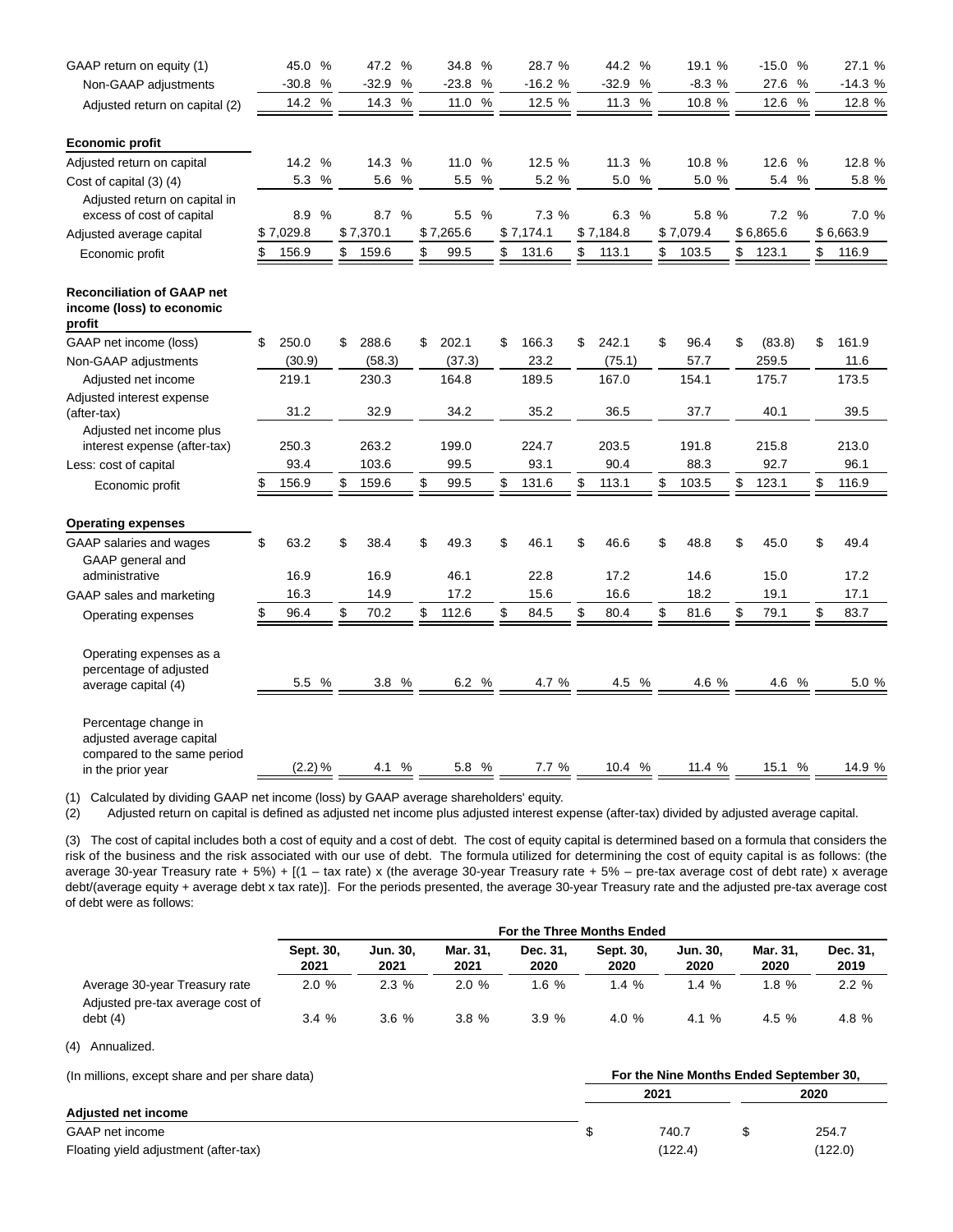| GAAP provision for credit losses (after-tax)                              |               | (13.5)       |               | 357.5       |  |  |
|---------------------------------------------------------------------------|---------------|--------------|---------------|-------------|--|--|
| Senior notes adjustment (after-tax)                                       |               | (1.6)        |               | 4.6         |  |  |
| Income tax adjustment (1)                                                 |               | 11.0         |               | 2.0         |  |  |
| Adjusted net income                                                       | \$            | 614.2        | \$            | 496.8       |  |  |
| Adjusted net income per diluted share                                     | \$            | 37.09        | \$            | 27.64       |  |  |
|                                                                           |               |              |               | 17,973,091  |  |  |
| Diluted weighted average shares outstanding                               |               | 16,559,639   |               |             |  |  |
| Adjusted average capital                                                  |               |              |               |             |  |  |
| GAAP average debt                                                         | \$            | 4,709.5      | \$            | 4,706.4     |  |  |
| GAAP average shareholders' equity                                         |               | 2,330.4      |               | 2,144.7     |  |  |
| Deferred debt issuance adjustment                                         |               | 29.4         |               | 26.7        |  |  |
| Senior notes adjustment                                                   |               | 11.0         |               | 3.3         |  |  |
| Income tax adjustment (2)                                                 |               | (118.5)      |               | (118.5)     |  |  |
| Floating yield adjustment                                                 |               | 260.0        |               | 280.7       |  |  |
| Adjusted average capital                                                  | \$            | 7,221.8      | \$<br>7,043.3 |             |  |  |
| Adjusted interest expense (after-tax)                                     |               |              |               |             |  |  |
| GAAP interest expense                                                     | \$            | 125.6        | \$            | 146.9       |  |  |
| Senior notes adjustment                                                   |               | 2.1          |               | 1.5         |  |  |
| Adjusted interest expense (pre-tax)                                       |               | 127.7        |               | 148.4       |  |  |
| Adjustment to record tax effect (1)                                       |               | (29.4)       |               | (34.1)      |  |  |
| Adjusted interest expense (after-tax)                                     | \$            | 98.3         | \$            | 114.3       |  |  |
|                                                                           |               |              |               |             |  |  |
| Adjusted return on capital                                                |               |              |               |             |  |  |
| Adjusted net income                                                       | \$            | 614.2        | \$            | 496.8       |  |  |
| Adjusted interest expense (after-tax)                                     |               | 98.3         |               | 114.3       |  |  |
| Adjusted net income plus interest expense (after-tax)                     | \$            | 712.5        | \$            | 611.1       |  |  |
|                                                                           |               |              |               |             |  |  |
| Reconciliation of GAAP return on equity to adjusted return on capital (6) |               |              |               |             |  |  |
| GAAP return on equity (3)                                                 |               | 42.4<br>%    |               | 15.8<br>℅   |  |  |
| Non-GAAP adjustments                                                      |               | $-29.2$<br>% |               | $-4.2$<br>% |  |  |
| Adjusted return on capital (4)                                            |               | 13.2<br>%    |               | 11.6<br>%   |  |  |
| <b>Economic profit</b>                                                    |               |              |               |             |  |  |
| Adjusted return on capital                                                |               | 13.2<br>%    |               | 11.6<br>%   |  |  |
| Cost of capital (5) (6)                                                   |               | 5.5<br>%     |               | 5.1<br>%    |  |  |
| Adjusted return on capital in excess of cost of capital                   |               | $\%$<br>7.7  |               | 6.5<br>$\%$ |  |  |
| Adjusted average capital                                                  | $\frac{1}{2}$ | 7,221.8      | \$            | 7,043.3     |  |  |
| Economic profit                                                           | \$            | 416.0        | \$            | 339.7       |  |  |
|                                                                           |               |              |               |             |  |  |
| Reconciliation of GAAP net income to economic profit                      |               |              |               |             |  |  |
| GAAP net income                                                           | \$            | 740.7        | \$            | 254.7       |  |  |
| Non-GAAP adjustments                                                      |               | (126.5)      |               | 242.1       |  |  |
| Adjusted net income                                                       |               | 614.2        |               | 496.8       |  |  |
| Adjusted interest expense (after-tax)                                     |               | 98.3         |               | 114.3       |  |  |
| Adjusted net income plus interest expense (after-tax)                     |               | 712.5        |               | 611.1       |  |  |
| Less: cost of capital                                                     |               | 296.5        |               | 271.4       |  |  |
| Economic profit                                                           | \$            | 416.0        | \$            | 339.7       |  |  |
| <b>Operating expenses</b>                                                 |               |              |               |             |  |  |
| GAAP salaries and wages                                                   | \$            | 150.9        | \$            | 140.4       |  |  |
| GAAP general and administrative                                           |               | 79.9         |               | 46.8        |  |  |
| GAAP sales and marketing                                                  |               | 48.4         |               | 53.9        |  |  |
| Operating expenses                                                        | \$            | 279.2        | \$            | 241.1       |  |  |
|                                                                           |               |              |               |             |  |  |

(1) Adjustment to record taxes at our estimated long-term effective income tax rate of 23%.

(2) The enactment of the 2017 Tax Act in December 2017 resulted in the reversal of \$118.5 million of provision for income taxes to reflect the new federal statutory income tax rate. This adjustment removes the impact of this reversal from adjusted average capital. We believe the income tax adjustment provides a more accurate reflection of the performance of our business as we are recognizing provision for income taxes at the applicable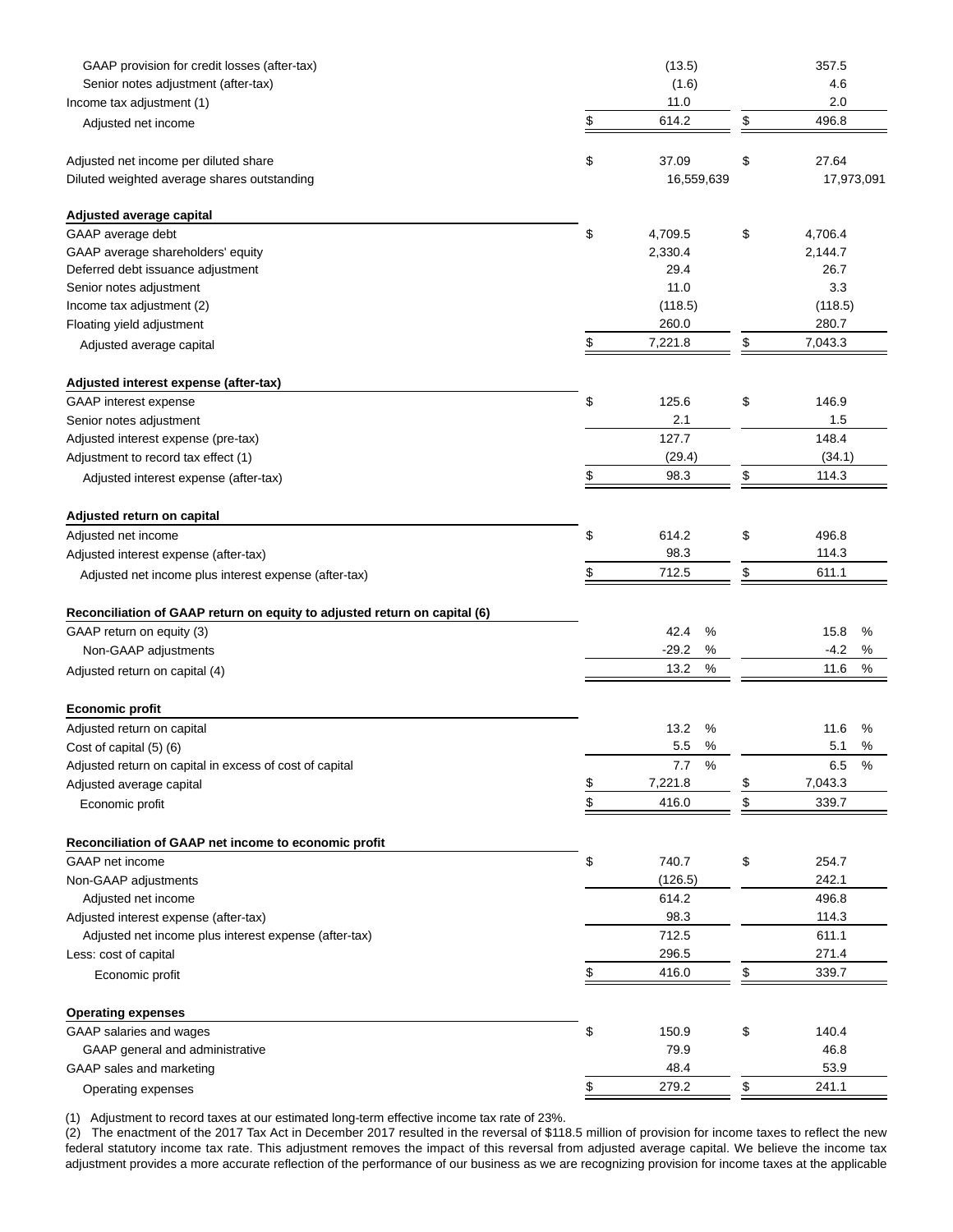long-term effective tax rate for the period.

(3) Calculated by dividing GAAP net income by GAAP average shareholders' equity.

(4) Adjusted return on capital is defined as adjusted net income plus adjusted interest expense after-tax divided by adjusted average capital.

(5) The cost of capital includes both a cost of equity and a cost of debt. The cost of equity capital is determined based on a formula that considers the risk of the business and the risk associated with our use of debt. The formula utilized for determining the cost of equity capital is as follows: (the average 30-year Treasury rate + 5%) + [(1 - tax rate) x (the average 30-year Treasury rate + 5% - pre-tax average cost of debt rate) x average debt/(average equity + average debt x tax rate)]. For the periods presented, the average 30-year Treasury rate and the adjusted pre-tax average cost of debt were as follows:

|                                           |          | For the Nine Months Ended September 30, |  |  |  |
|-------------------------------------------|----------|-----------------------------------------|--|--|--|
|                                           | 2021     | 2020                                    |  |  |  |
| Average 30-year Treasury rate             | $2.1 \%$ | 1.5 $%$                                 |  |  |  |
| Adjusted pre-tax average cost of debt (6) | 3.6 %    | 4.2 $%$                                 |  |  |  |

(6) Annualized.

#### **Floating Yield Adjustment**

The net loan income (finance charge revenue less provision for credit losses expense) that we recognize over the life of a loan equals the cash we collect from the underlying Consumer Loan less the cash we pay to the dealer. We believe the economics of our business are best exhibited by recognizing loan revenue on a level-yield basis over the life of the loan based on expected future net cash flows. The purpose of this non-GAAP adjustment is to provide insight into our business by showing this level yield measure of income. Under GAAP, contractual amounts due in excess of the loan receivable balance at the time of assignment will be reflected as interest income, while contractual amounts due that are not expected to be collected are reflected in the provision for credit losses. Our non-GAAP floating yield adjustment recognizes the net effects of contractual interest income and expected credit losses in a single measure of finance charge revenue, consistent with how we manage our business. The floating yield adjustment recognizes revenue on a level-yield basis based upon expected future net cash flows, with any changes in expected future net cash flows, which are recognized immediately under GAAP as provision for credit losses, recognized over the remaining forecast period (up to 120 months after the origination date of the underlying Consumer Loans) for each individual dealer loan and purchased loan. The floating yield adjustment does not accelerate revenue recognition. Rather, it reduces revenue by taking amounts that are reported under GAAP as provision for credit losses and instead treating them as reductions of revenue over time.

On January 1, 2020, we adopted CECL, which changed our GAAP methodology. Under the GAAP methodology we employed prior to January 1, 2020, net loan income was based on expected future net cash flows and was recognized on a level-yield basis over the estimated life of the loan. Favorable changes in expected future net cash flows were treated as increases to the yield and were recognized over time, while unfavorable changes were recorded as current period provision for credit losses expense. We do not believe the GAAP methodology we employed prior to January 1, 2020 provided sufficient transparency into the economics of our business due to its asymmetrical treatment of favorable and unfavorable changes to expected future net cash flows. While CECL eliminated that asymmetrical treatment of changes in expected future net cash flows from the GAAP methodology we employ by requiring both favorable and unfavorable changes to expected future net cash flows to be immediately recognized as current period provision for credit losses expense, it introduced a different asymmetry by requiring us to recognize at the time of the loan's assignment to us a significant provision for credit losses expense for amounts we never expect to realize and to recognize in subsequent periods finance charge revenue that is significantly in excess of our expected yields. Our floating yield adjustment enables us to provide measures of income that are not impacted by GAAP's asymmetrical treatments of estimates.

We believe the floating yield adjustment is presented in a manner which reflects both the economic reality of our business and how the business is managed and provides valuable supplemental information to help investors better understand our business, executive compensation, liquidity and capital resources.

#### **Senior Notes Adjustment**

The purpose of this non-GAAP adjustment is to modify our GAAP financial results to treat the issuance of certain senior notes as a refinancing of certain previously-issued senior notes.

On December 18, 2019, we issued \$400.0 million of 5.125% senior notes due 2024 (the "2024 senior notes"). We used a portion of the net proceeds from the 2024 senior notes to repurchase or redeem all of the \$300.0 million outstanding principal amount of our 6.125% senior notes due 2021 (the "2021 senior notes"), of which \$148.2 million was repurchased on December 18, 2019 and the remaining \$151.8 million was redeemed on January 17, 2020. We used the remaining net proceeds from the 2024 senior notes, together with borrowings under our revolving credit facility, to redeem in full the \$250.0 million outstanding principal amount of our 7.375% senior notes due 2023 (the "2023 senior notes") on March 15, 2020. Under GAAP, the fourth quarter of 2019 included (i) a pre-tax loss on extinguishment of debt of \$1.8 million related to the repurchase of 2021 senior notes in the fourth quarter of 2019 and the redemption of the remaining 2021 senior notes in the first quarter of 2020 and (ii) additional interest expense of \$0.3 million on \$160.0 million of additional outstanding debt caused by the one month lag from the issuance of the 2024 senior notes and repurchase of 2021 senior notes in the fourth quarter of 2019 to the redemption of the remaining 2021 senior notes in the first quarter of 2020. Under GAAP, the first quarter of 2020 included (i) a pre-tax loss on extinguishment of debt of \$7.4 million related to the redemption of 2023 senior notes in the first quarter of 2020 and (ii) additional interest expense of \$0.4 million on \$160.0 million of additional outstanding debt caused by the one month lag from the issuance of the 2024 senior notes and repurchase of 2021 senior notes in the fourth quarter of 2019 to the redemption of the remaining 2021 senior notes in the first quarter of 2020.

On January 22, 2014, we issued the 2021 senior notes. On February 21, 2014, we used the net proceeds from the 2021 senior notes, together with borrowings under our revolving credit facilities, to redeem in full the \$350.0 million outstanding principal amount of our 9.125% senior notes due 2017 (the "2017 senior notes"). Under GAAP, the first quarter of 2014 included (i) a pre-tax loss on extinguishment of debt of \$21.8 million related to the redemption of the 2017 senior notes in the first quarter of 2014 and (ii) additional interest expense of \$1.4 million on \$276.0 million of additional outstanding debt caused by the one month lag from the issuance of the 2021 senior notes to the redemption of the 2017 senior notes.

Under our non-GAAP approach, the loss on extinguishment of debt and additional interest expense that were recognized for GAAP purposes were in each case deferred as debt issuance costs and are being recognized ratably as interest expense over the term of the newly issued notes. In addition,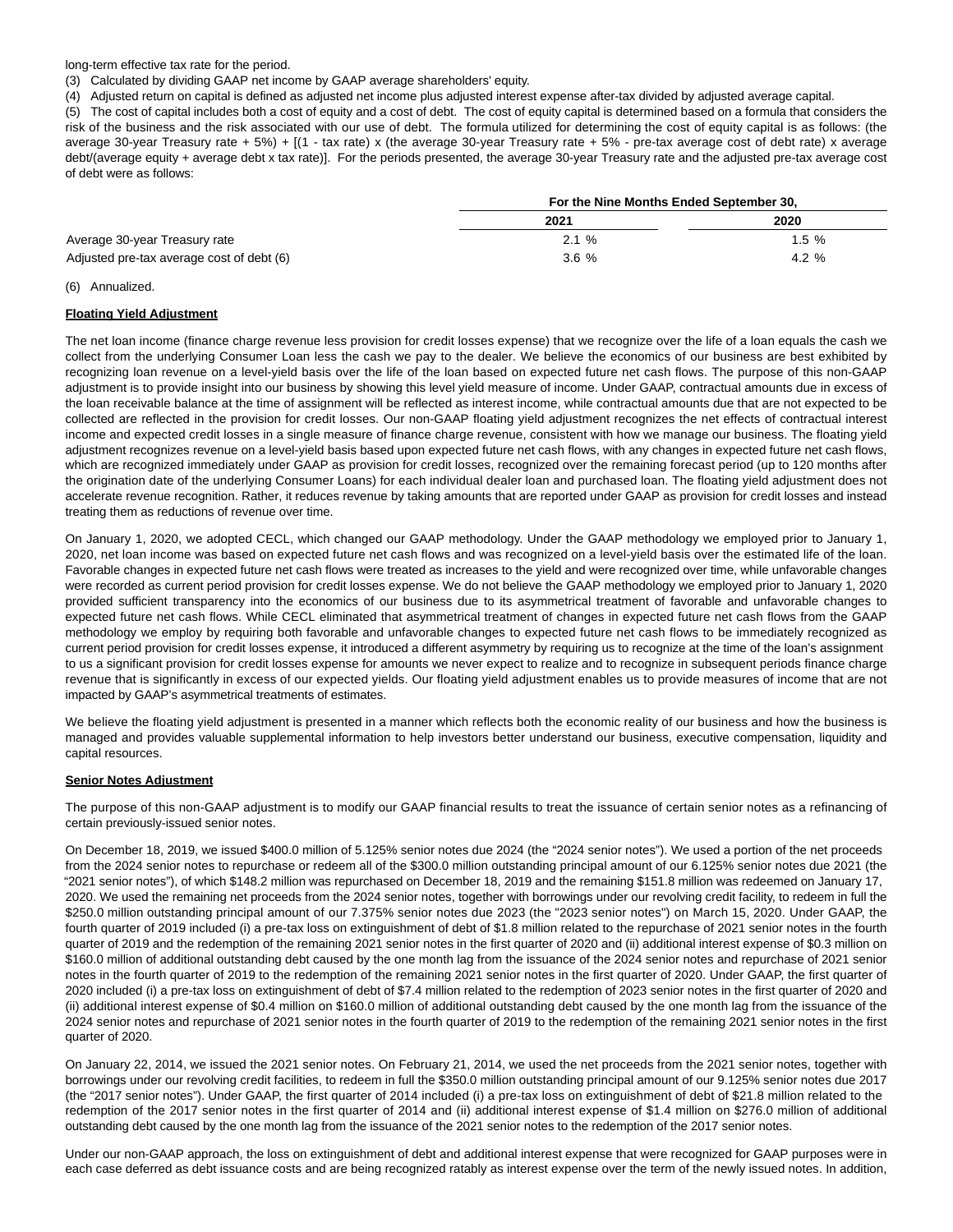for adjusted average capital purposes, the impact of additional outstanding debt related to the lag from the issuance of the new notes to the redemption of the previously issued notes was in each case deferred and is being recognized ratably over the term of the newly issued notes. Upon the issuance of the 2024 senior notes in the fourth quarter of 2019, the outstanding unamortized balances of the non-GAAP adjustments related to the 2021 senior notes were deferred and are being recognized ratably over the term of the 2024 senior notes.

We believe the senior notes adjustment provides a more accurate reflection of the performance of our business, since we are recognizing the costs incurred with these transactions in a manner consistent with how we recognize the costs incurred when we periodically refinance our other debt facilities.

## **Cautionary Statement Regarding Forward-Looking Information**

We claim the protection of the safe harbor for forward-looking statements contained in the Private Securities Litigation Reform Act of 1995 for all of our forward-looking statements. Statements in this release that are not historical facts, such as those using terms like "may," "will," "should," "believe," "expect," "anticipate," "assume," "forecast," "estimate," "intend," "plan," "target" and those regarding our future results, plans and objectives, are "forward-looking statements" within the meaning of the federal securities laws. These forward-looking statements represent our outlook only as of the date of this release. Actual results could differ materially from these forward-looking statements since the statements are based on our current expectations, which are subject to risks and uncertainties. Factors that might cause such a difference include, but are not limited to, the factors set forth in Item 1A of our Form 10-K for the year ended December 31, 2020, filed with the Securities and Exchange Commission on February 12, 2021, and other risk factors discussed herein or listed from time to time in our reports filed with the Securities and Exchange Commission and the following:

#### **Industry, Operational and Macroeconomic Risks**

- The outbreak of COVID-19 has adversely impacted our business, and the continuance of this pandemic, or any future outbreak of any contagious diseases or other public health emergency, could materially and adversely affect our business, financial condition, liquidity and results of operations.
- Our inability to accurately forecast and estimate the amount and timing of future collections could have a material adverse effect on results of operations.
- Due to competition from traditional financing sources and non-traditional lenders, we may not be able to compete successfully.
- Reliance on third parties to administer our ancillary product offerings could adversely affect our business and financial results.
- We are dependent on our senior management and the loss of any of these individuals or an inability to hire additional team members could adversely affect our ability to operate profitably.
- Our reputation is a key asset to our business, and our business may be affected by how we are perceived in the marketplace.
- The concentration of our dealers in several states could adversely affect us.
- Reliance on our outsourced business functions could adversely affect our business.
- Our ability to hire and retain foreign information technology personnel could be hindered by immigration restrictions.
- We may be unable to execute our business strategy due to current economic conditions.
- Adverse changes in economic conditions, the automobile or finance industries, or the non-prime consumer market could adversely affect our financial position, liquidity and results of operations, the ability of key vendors that we depend on to supply us with services, and our ability to enter into future financing transactions.
- Natural disasters, acts of war, terrorist attacks and threats or the escalation of military activity in response to these attacks or otherwise may negatively affect our business, financial condition and results of operations.
- A small number of our shareholders have the ability to significantly influence matters requiring shareholder approval and such shareholders have interests which may conflict with the interests of our other security holders.

## **Capital and Liquidity Risks**

- We may be unable to continue to access or renew funding sources and obtain capital needed to maintain and grow our business.
- The terms of our debt limit how we conduct our business.
- A violation of the terms of our asset-backed secured financing facilities or revolving secured warehouse facilities could have a material adverse impact on our operations.
- Our substantial debt could negatively impact our business, prevent us from satisfying our debt obligations and adversely affect our financial condition.
- We may not be able to generate sufficient cash flows to service our outstanding debt and fund operations and may be forced to take other actions to satisfy our obligations under such debt.
- Interest rate fluctuations may adversely affect our borrowing costs, profitability and liquidity.
- The phaseout of the London Interbank Offered Rate ("LIBOR"), or the replacement of LIBOR with a different reference rate, could result in a material adverse effect on our business.
- Reduction in our credit rating could increase the cost of our funding from, and restrict our access to, the capital markets and adversely affect our liquidity, financial condition and results of operations.
- We may incur substantially more debt and other liabilities. This could exacerbate further the risks associated with our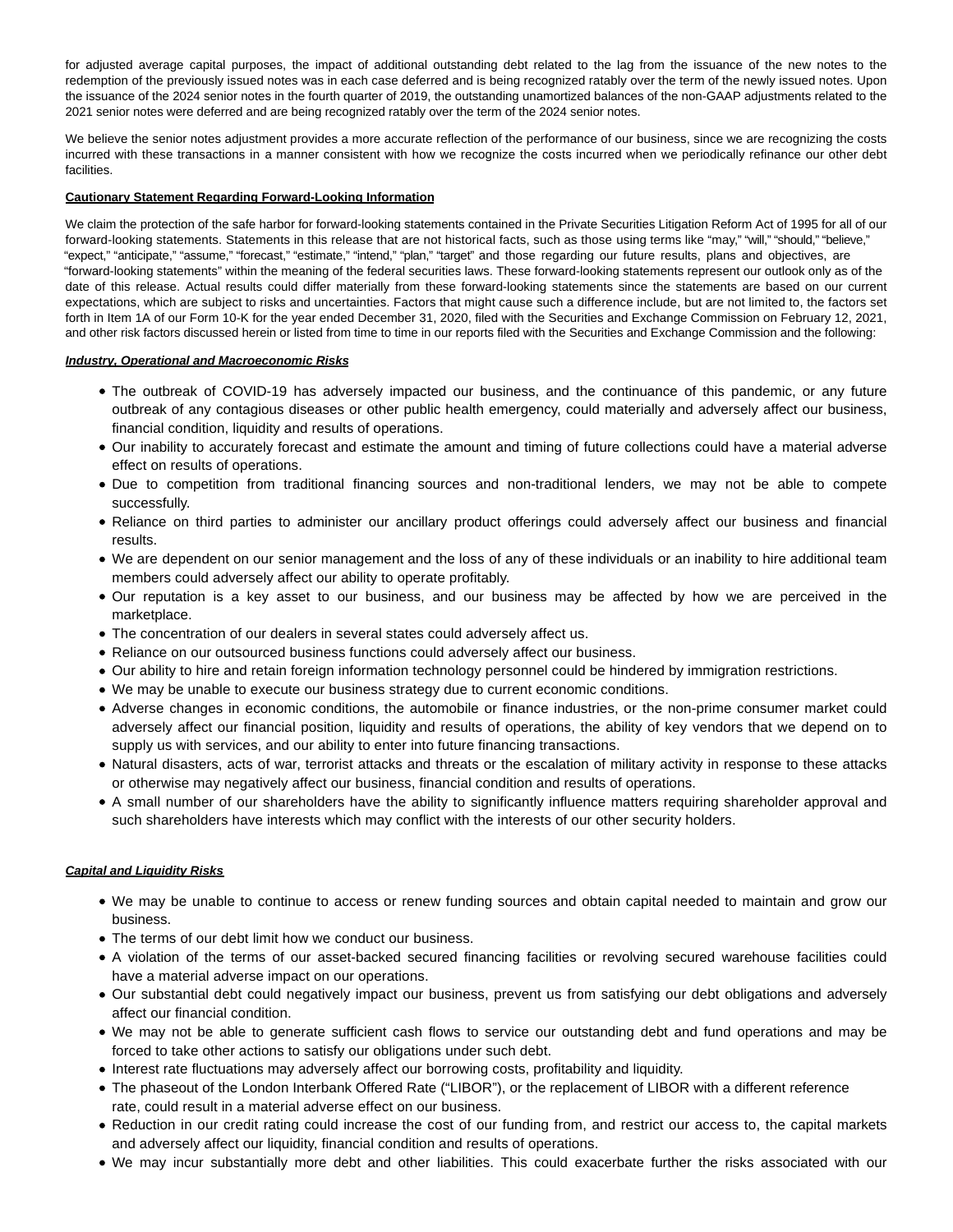current debt levels.

The conditions of the U.S. and international capital markets may adversely affect lenders with which we have relationships, causing us to incur additional costs and reducing our sources of liquidity, which may adversely affect our financial position, liquidity and results of operations.

#### **Information Technology and Cybersecurity Risks**

- Our dependence on technology could have a material adverse effect on our business.
- Our use of electronic contracts could impact our ability to perfect our ownership or security interest in Consumer Loans.
- Failure to properly safeguard confidential consumer and team member information could subject us to liability, decrease our profitability and damage our reputation.

## **Legal and Regulatory Risks**

- Litigation we are involved in from time to time may adversely affect our financial condition, results of operations and cash flows.
- Changes in tax laws and the resolution of uncertain income tax matters could have a material adverse effect on our results of operations and cash flows from operations.
- The regulations to which we are or may become subject could result in a material adverse effect on our business.

Other factors not currently anticipated by management may also materially and adversely affect our business, financial condition and results of operations. We do not undertake, and expressly disclaim any obligation, to update or alter our statements whether as a result of new information, future events or otherwise, except as required by applicable law.

#### **Webcast Details**

We will host a webcast on November 1, 2021 at 5:00 p.m. Eastern Time to answer questions related to our third quarter results. The webcast can be accessed live by visiting the "Investor Relations" section of our website at increditacceptance.com or by dialing 877-303-2904. Additionally, a replay and transcript of the webcast will be archived in the "Investor Relations" section of our website.

#### **Description of Credit Acceptance Corporation**

Since 1972, Credit Acceptance has offered financing programs that enable automobile dealers to sell vehicles to consumers, regardless of their credit history. Our financing programs are offered through a nationwide network of automobile dealers who benefit from sales of vehicles to consumers who otherwise could not obtain financing; from repeat and referral sales generated by these same customers; and from sales to customers responding to advertisements for our financing programs, but who actually end up qualifying for traditional financing.

Without our financing programs, consumers are often unable to purchase vehicles or they purchase unreliable ones. Further, as we report to the three national credit reporting agencies, an important ancillary benefit of our programs is that we provide consumers with an opportunity to improve their lives by improving their credit score and move on to more traditional sources of financing. Credit Acceptance is publicly traded on the Nasdaq Stock Market under the symbol CACC. For more information, visit creditacceptance.com.

## **CREDIT ACCEPTANCE CORPORATION CONSOLIDATED STATEMENTS OF INCOME (UNAUDITED)**

| (Dollars in millions, except per share data) | For the Three Months Ended September 30, |       |      |        |      | For the Nine Months Ended September 30, |      |         |  |
|----------------------------------------------|------------------------------------------|-------|------|--------|------|-----------------------------------------|------|---------|--|
|                                              | 2021                                     |       | 2020 |        | 2021 |                                         | 2020 |         |  |
| Revenue:                                     |                                          |       |      |        |      |                                         |      |         |  |
| Finance charges                              | \$                                       | 442.1 | \$   | 404.4  | \$   | 1,312.4                                 | \$   | 1,144.5 |  |
| Premiums earned                              |                                          | 15.4  |      | 15.1   |      | 45.6                                    |      | 42.2    |  |
| Other income                                 |                                          | 12.6  |      | 7.0    |      | 34.8                                    |      | 35.2    |  |
| Total revenue                                |                                          | 470.1 |      | 426.5  |      | 1,392.8                                 |      | 1,221.9 |  |
| <b>Costs and expenses:</b>                   |                                          |       |      |        |      |                                         |      |         |  |
| Salaries and wages                           |                                          | 63.2  |      | 46.6   |      | 150.9                                   |      | 140.4   |  |
| General and administrative                   |                                          | 16.9  |      | 17.2   |      | 79.9                                    |      | 46.8    |  |
| Sales and marketing                          |                                          | 16.3  |      | 16.6   |      | 48.4                                    |      | 53.9    |  |
| Provision for credit losses                  |                                          | (8.3) |      | (29.8) |      | (17.5)                                  |      | 464.3   |  |
| Interest                                     |                                          | 39.8  |      | 46.8   |      | 125.6                                   |      | 146.9   |  |
| Provision for claims                         |                                          | 10.0  |      | 10.7   |      | 29.3                                    |      | 28.8    |  |
| Loss on extinguishment of debt               |                                          |       |      |        |      |                                         |      | 7.4     |  |
| Total costs and expenses                     |                                          | 137.9 |      | 108.1  |      | 416.6                                   |      | 888.5   |  |
| Income before provision for income taxes     |                                          | 332.2 |      | 318.4  |      | 976.2                                   |      | 333.4   |  |
| Provision for income taxes                   |                                          | 82.2  |      | 76.3   |      | 235.5                                   |      | 78.7    |  |